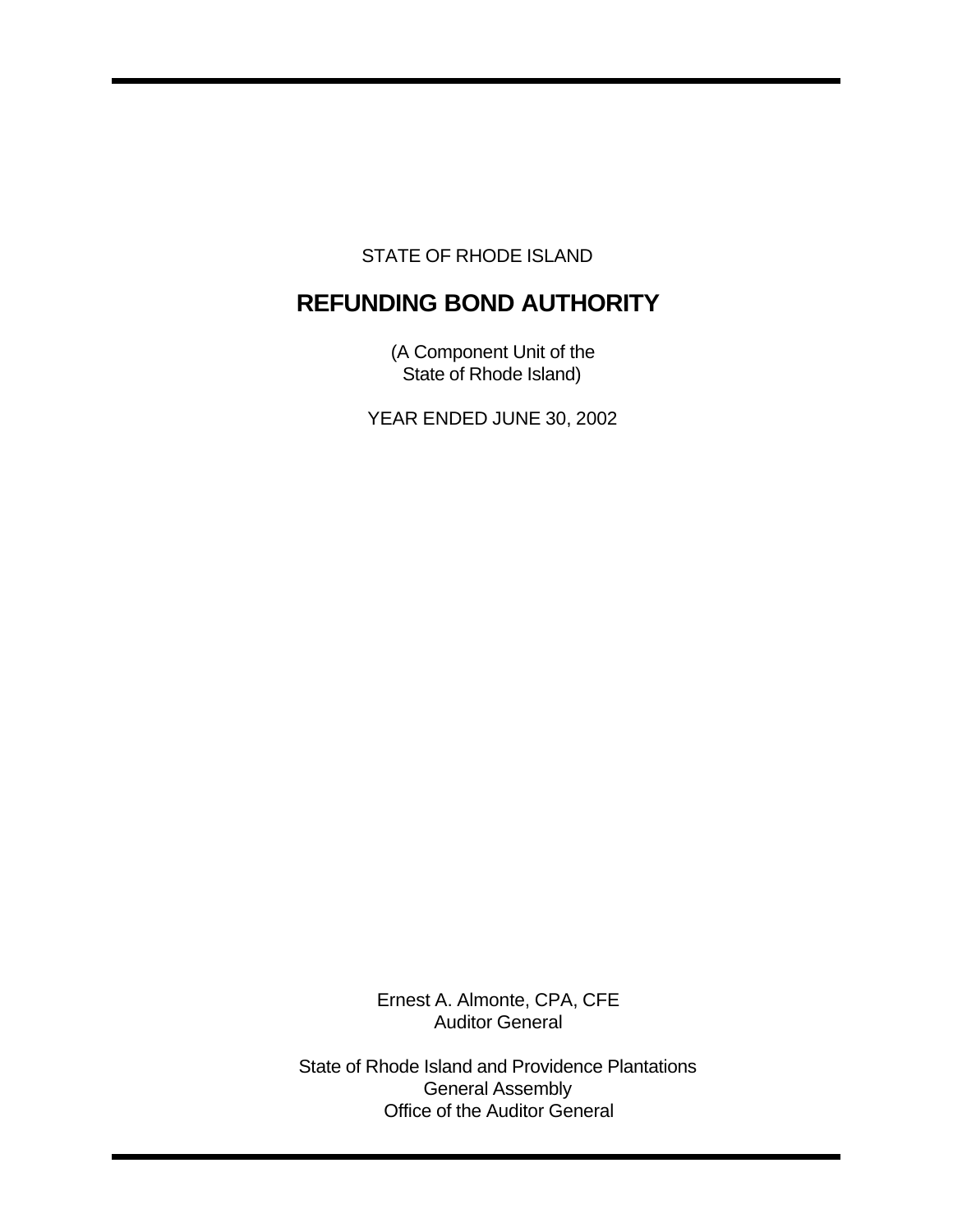

September 30, 2002

# JOINT COMMITTEE ON LEGISLATIVE SERVICES:

SPEAKER John B. Harwood, Chairman

Senator William V. Irons Senator Dennis L. Algiere Representative Gerard M. Martineau Representative Robert A. Watson

We have completed our audit of the financial statements of the Rhode Island Refunding Bond Authority for the fiscal year ended June 30, 2002 in accordance with Section 35-8.1-10 of the General Laws.

Our reports are contained herein as outlined in the Table of Contents.

Sincerely,

Smert A. Almonte

Ernest A. Almonte, CPA, CFE Auditor General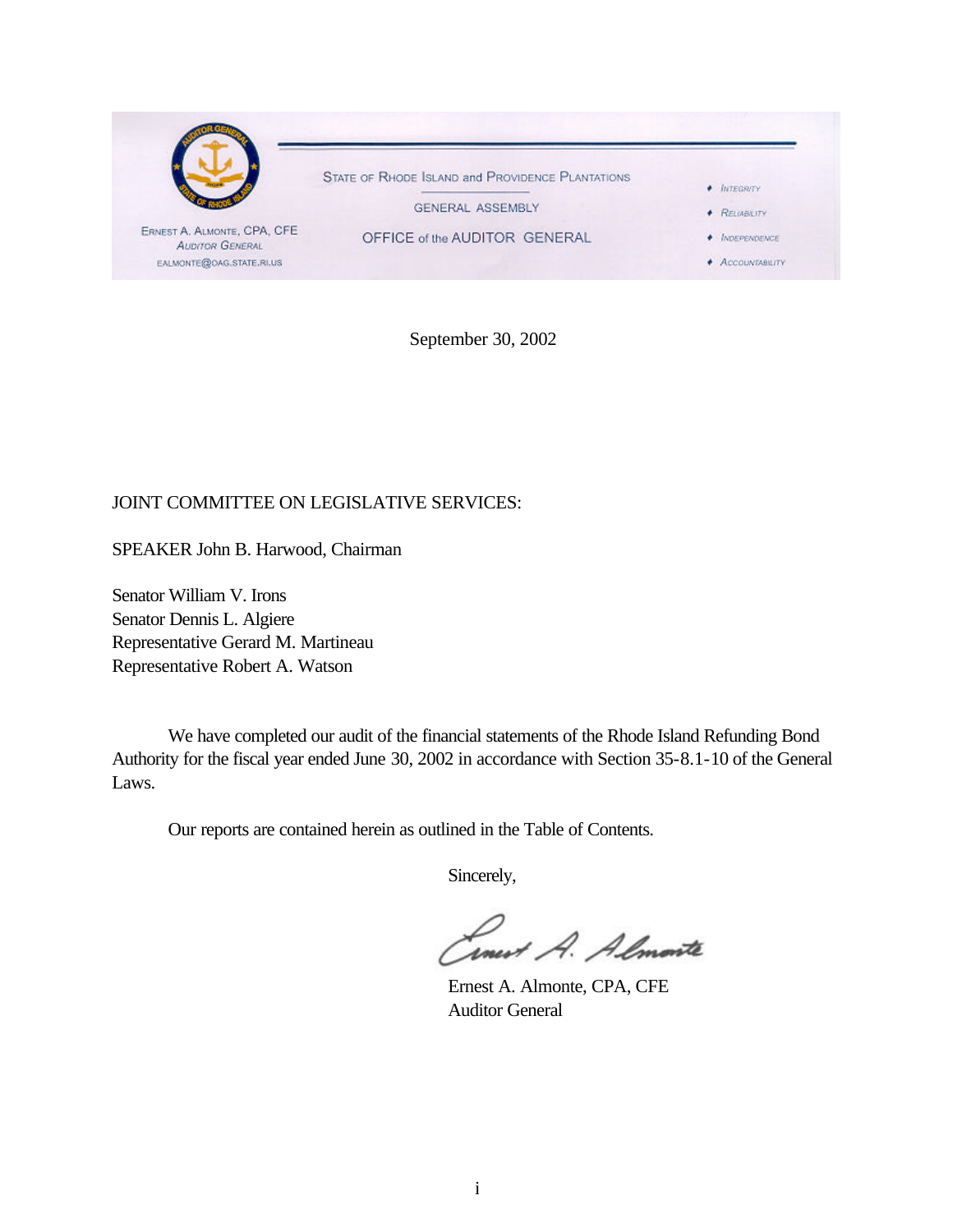# **Rhode Island Refunding Bond Authority**

(A Component Unit of the State of Rhode Island)

# **Year Ended June 30, 2002**

# TABLE OF CONTENTS

Page

| I.  | <b>INDEPENDENT AUDITOR'S REPORT</b>                                                                                                                                                                       | 1              |
|-----|-----------------------------------------------------------------------------------------------------------------------------------------------------------------------------------------------------------|----------------|
| II. | MANAGEMENT'S DISCUSSION AND ANALYSIS                                                                                                                                                                      | 3              |
| Ш.  | <b>BASIC FINANCIAL STATEMENTS</b>                                                                                                                                                                         |                |
|     | <b>Statement of Net Assets</b>                                                                                                                                                                            | 6              |
|     | Statement of Revenues, Expenses and Changes in<br><b>Net Assets</b>                                                                                                                                       | $\overline{7}$ |
|     | <b>Statement of Cash Flows</b>                                                                                                                                                                            | 8              |
|     | <b>Notes to Financial Statements</b>                                                                                                                                                                      | 9              |
| IV. | SUPPLEMENTARY INFORMATION                                                                                                                                                                                 |                |
|     | <b>Combining Statement of Net Assets</b>                                                                                                                                                                  | 18             |
|     | Combining Statement of Revenues, Expenses and Changes in<br><b>Net Assets</b>                                                                                                                             | 19             |
|     | Combining Statement of Cash Flows                                                                                                                                                                         | 20             |
| V.  | INDEPENDENT AUDITOR'S REPORT ON COMPLIANCE AND<br>ON INTERNAL CONTROL OVER FINANCIAL REPORTING<br>BASED ON AN AUDIT OF FINANCIAL STATEMENTS PERFORMED<br>IN ACCORDANCE WITH GOVERNMENT AUDITING STANDARDS | 22             |
|     |                                                                                                                                                                                                           |                |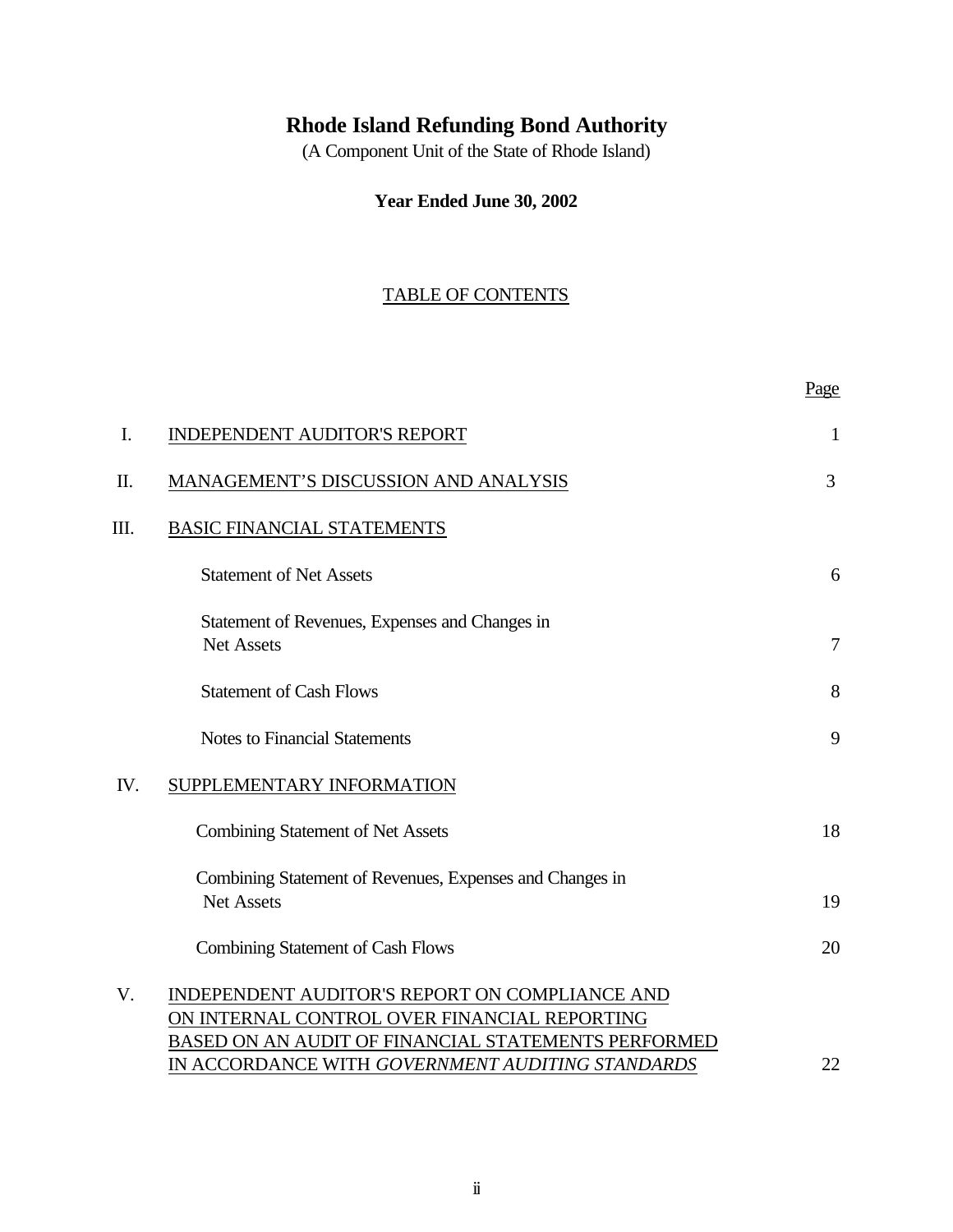

# **INDEPENDENT AUDITOR'S REPORT**

# JOINT COMMITTEE ON LEGISLATIVE SERVICES, GENERAL ASSEMBLY STATE OF RHODE ISLAND AND PROVIDENCE PLANTATIONS:

## BOARD OF DIRECTORS OF THE RHODE ISLAND REFUNDING BOND AUTHORITY:

We have audited the accompanying statement of net assets of the Rhode Island Refunding Bond Authority (the Authority), a component unit of the State of Rhode Island and Providence Plantations, as of June 30, 2002, and the related statements of revenues, expenses and changes in net assets and cash flows for the year then ended. These financial statements are the responsibility of the Authority's management. Our responsibility is to express an opinion on these financial statements based on our audit.

We conducted our audit in accordance with auditing standards generally accepted in the United States of America and the standards applicable to financial audits contained in *Government Auditing Standards* issued by the Comptroller General of the United States. Those standards require that we plan and perform the audit to obtain reasonable assurance about whether the financial statements are free of material misstatement. An audit includes examining, on a test basis, evidence supporting the amounts and disclosures in the financial statements. An audit also includes assessing the accounting principles used and significant estimates made by management, as well as evaluating the overall financial statement presentation. We believe that our audit provides a reasonable basis for our opinion.

In our opinion, the financial statements referred to above present fairly, in all material respects, the net assets of the Authority as of June 30, 2002, and the results of its operations and its cash flows for the year then ended in conformity with accounting principles generally accepted in the United States of America.

As discussed in Notes 2 and 3, collection of amounts due from the State and rentals due are dependent upon annual appropriations by the General Assembly of the State of Rhode Island.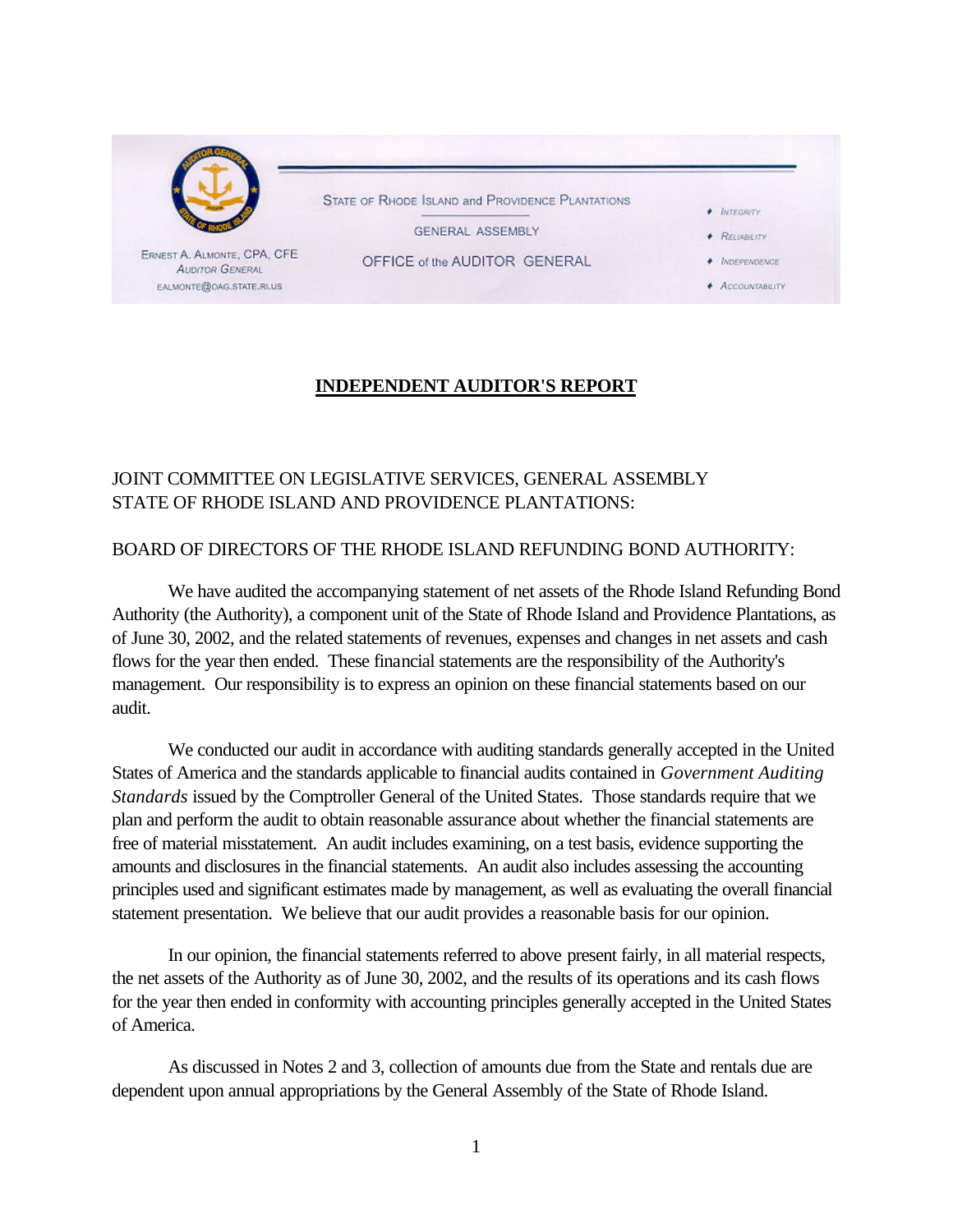# JOINT COMMITTEE ON LEGISLATIVE SERVICES, GENERAL ASSEMBLY BOARD OF DIRECTORS OF THE RHODE ISLAND REFUNDING BOND AUTHORITY Page 2

As described in Note 1 to the financial statements, the Authority adopted Governmental Accounting Standards Board Statement No. 34, *Basic Financial Statements – and Management's Discussion and Analysis – for State and Local Governments.* 

In accordance with *Government Auditing Standards*, we have also issued our report dated September 26, 2002 on our consideration of the Authority's internal control over financial reporting and our tests of its compliance with certain provisions of laws, regulations, and contracts. That report is an integral part of an audit performed in accordance with *Government Auditing Standards* and should be read in conjunction with this report in considering the results of our audit.

Our audit was conducted for the purpose of forming an opinion on the basic financial statements taken as a whole. The Management's Discussion and Analysis is not a required part of the basic financial statements but is supplemental information required by the Governmental Accounting Standards Board. We have applied certain limited procedures, which consisted principally of inquiries of management regarding the methods of measurement and presentation of the supplementary information. However, we did not audit this information and express no opinion on it. The combining fund statements as listed in the accompanying table of contents are presented for purposes of additional analysis and are not a required part of the basic financial statements of the Authority. This information has been subjected to the auditing procedures applied in our audit of the basic financial statements and, in our opinion, is fairly presented, in all material respects, in relation to the basic financial statements taken as a whole.

Cinet A. Almonte

Ernest A. Almonte, CPA, CFE Auditor General

September 26, 2002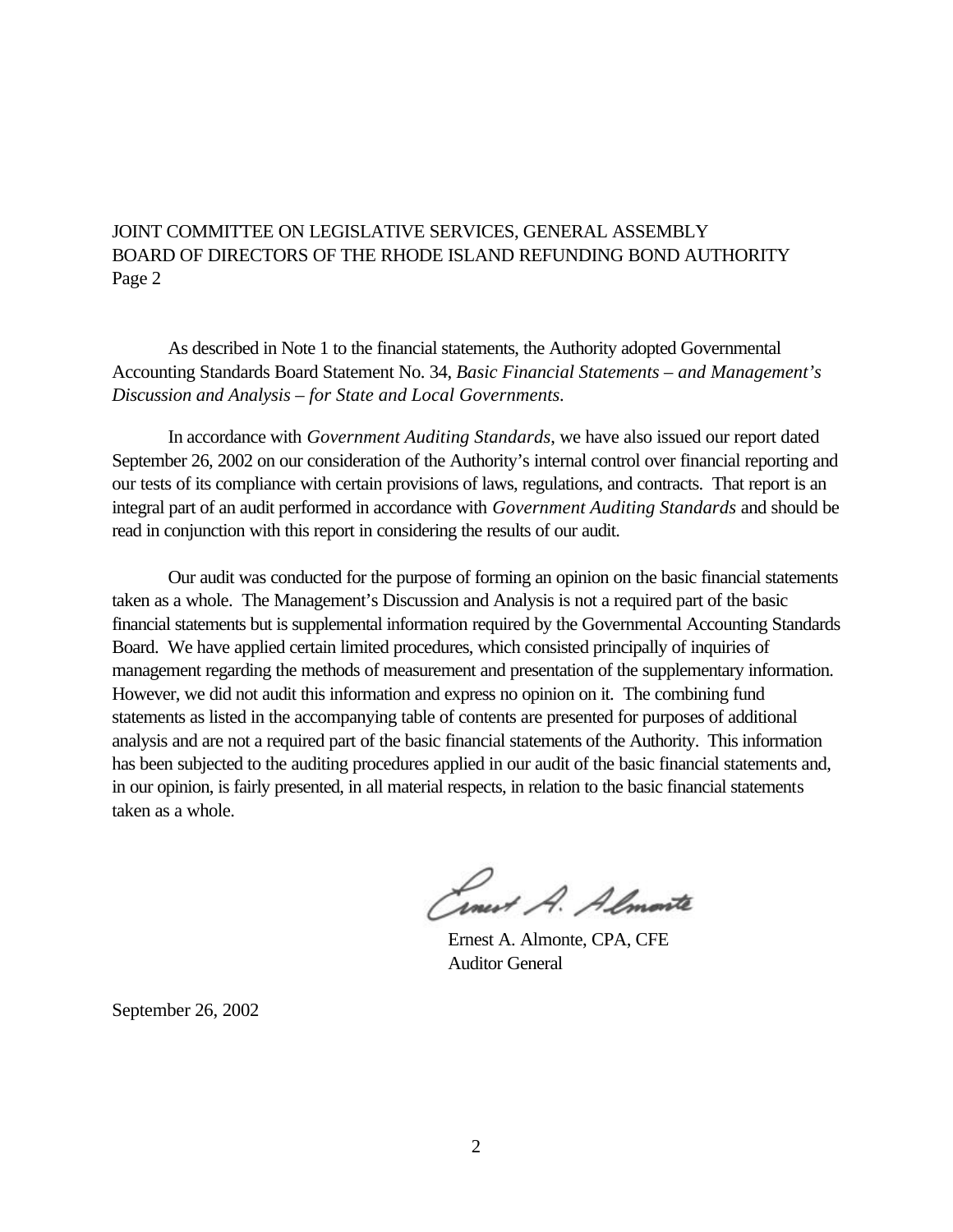(A Component Unit of the State of Rhode Island)

#### **Management's Discussion and Analysis**

Management of the Rhode Island Refunding Bond Authority (Authority) provides this Management's Discussion and Analysis of their financial performance for the readers of the Authority's financial statements. This narrative provides an overview of the Authority's financial activity for the year ended June 30, 2002. This analysis is to be considered in conjunction with the financial statements to provide an objective analysis of the Authority's financial activities based on facts, decisions and conditions currently facing management.

#### Understanding the Authority's Financial Statements

The Authority serves as a financing mechanism for the State of Rhode Island. It was originally created to pay, redeem, or retire all or part of some of the State's general obligation bonds, and it later acquired the functions of the Rhode Island Public Buildings Authority whose purpose was to finance the acquisition, construction and improvement of public facilities through the issuance of revenue bonds. All Authority debt is repaid via annual payments made by the State in amounts equal to debt service requirements. The operating expenses of the authority are also reimbursed by the State.

The Authority is a component unit of the State of Rhode Island and Providence Plantations ("State") and its financial activity is blended into the State's financial statements. In accordance with generally accepted accounting principles, this report consists of a series of financial statements, along with notes to the financial statements. The financial statements immediately follow this discussion and analysis and are designed to highlight the Authority's net assets and changes to those net assets resulting from the Authority's activity.

Multiple funds were established to account for the Authority's activities as required by the underlying bond resolutions. The combining financial statements detail all individual fund activity and are presented beginning on page 18.

#### Financial Highlights for the Year Ending June 30, 2002

- **EXECUTE:** Bonds payable at June 30, 2002 decreased \$13,987,638 (10%) when compared to June 30, 2001.
- <sup>q</sup> Rentals due and the amount due from the State at June 30, 2002 decreased \$14,306,394 (10.7%) when compared to June 30, 2001.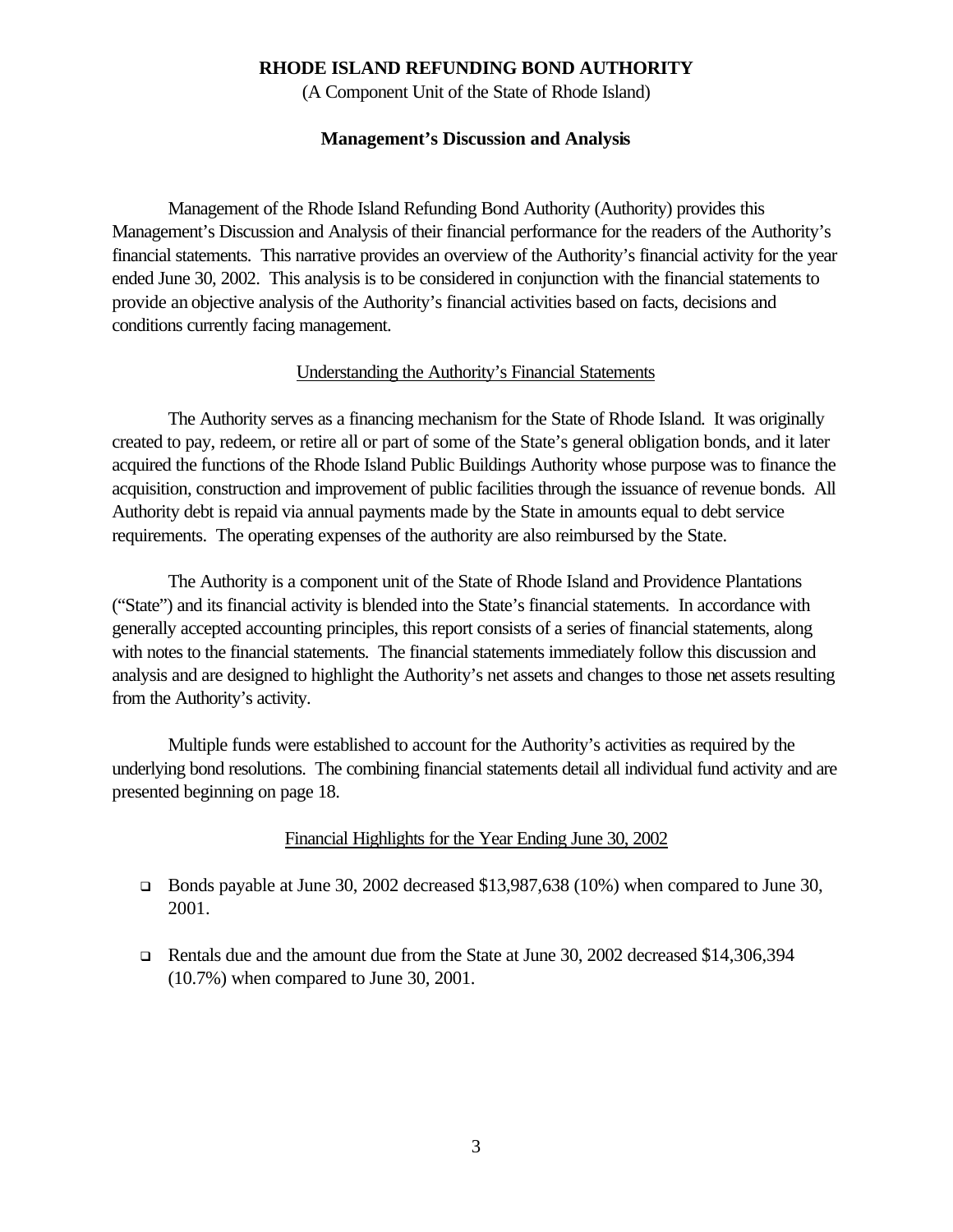(A Component Unit of the State of Rhode Island)

#### **Management's Discussion and Analysis**

| <b>Assets, Liabilities and Net Assets</b>                                                                                                                                                                                                            |                                                                                                                 |                                                                                                            |  |  |  |  |  |  |  |  |
|------------------------------------------------------------------------------------------------------------------------------------------------------------------------------------------------------------------------------------------------------|-----------------------------------------------------------------------------------------------------------------|------------------------------------------------------------------------------------------------------------|--|--|--|--|--|--|--|--|
|                                                                                                                                                                                                                                                      | <b>June 30, 2002</b>                                                                                            | <b>June 30, 2001</b>                                                                                       |  |  |  |  |  |  |  |  |
| Assets:<br>Current assets<br>Cash, cash equivalents and investments<br>Amounts due from the State<br>Noncurrent assets<br>Restricted cash and cash equivalents<br><b>Restricted investments</b><br>Amounts due from the State<br>Debt issuance costs | \$290,437<br>18,135,230<br>371,788<br>17,007,521<br>101,257,240<br>2,063,550                                    | \$284,559<br>17,603,554<br>368,017<br>16,827,286<br>116,095,310<br>2,362,585                               |  |  |  |  |  |  |  |  |
| Liabilities:<br>Current:<br>Accounts payable<br>Interest payable<br>Bonds payable<br>Long-Term:<br>Project acquisition promissory notes<br>Bonds payable<br>Deferred revenue                                                                         | \$139,125,766<br>5,029<br>\$<br>3,040,659<br>15,115,000<br>4,435,076<br>115,902,833<br>336,932<br>\$138,835,529 | \$153,541,311<br>62,682<br>3,323,554<br>14,280,000<br>4,435,076<br>130,725,471<br>430,440<br>\$153,257,223 |  |  |  |  |  |  |  |  |
| <b>Net Assets:</b><br>Restricted<br>Unrestricted                                                                                                                                                                                                     | \$<br>100,000<br>190,237<br>290,237<br>S                                                                        | 100,000<br>\$<br>184,088<br>$\mathcal{S}$<br>284,088                                                       |  |  |  |  |  |  |  |  |

The Authority's cash equivalents and investments consist primarily of amounts held in debt service reserve funds which are restricted for the repayment of debt as required by the various bond resolutions. Amounts due from the State approximate the Authority's bonds and notes payable less amounts available in debt service reserve funds of the Authority. Decreases in bonds payable due to scheduled payments of principal cause a similar decrease in amounts due from the State.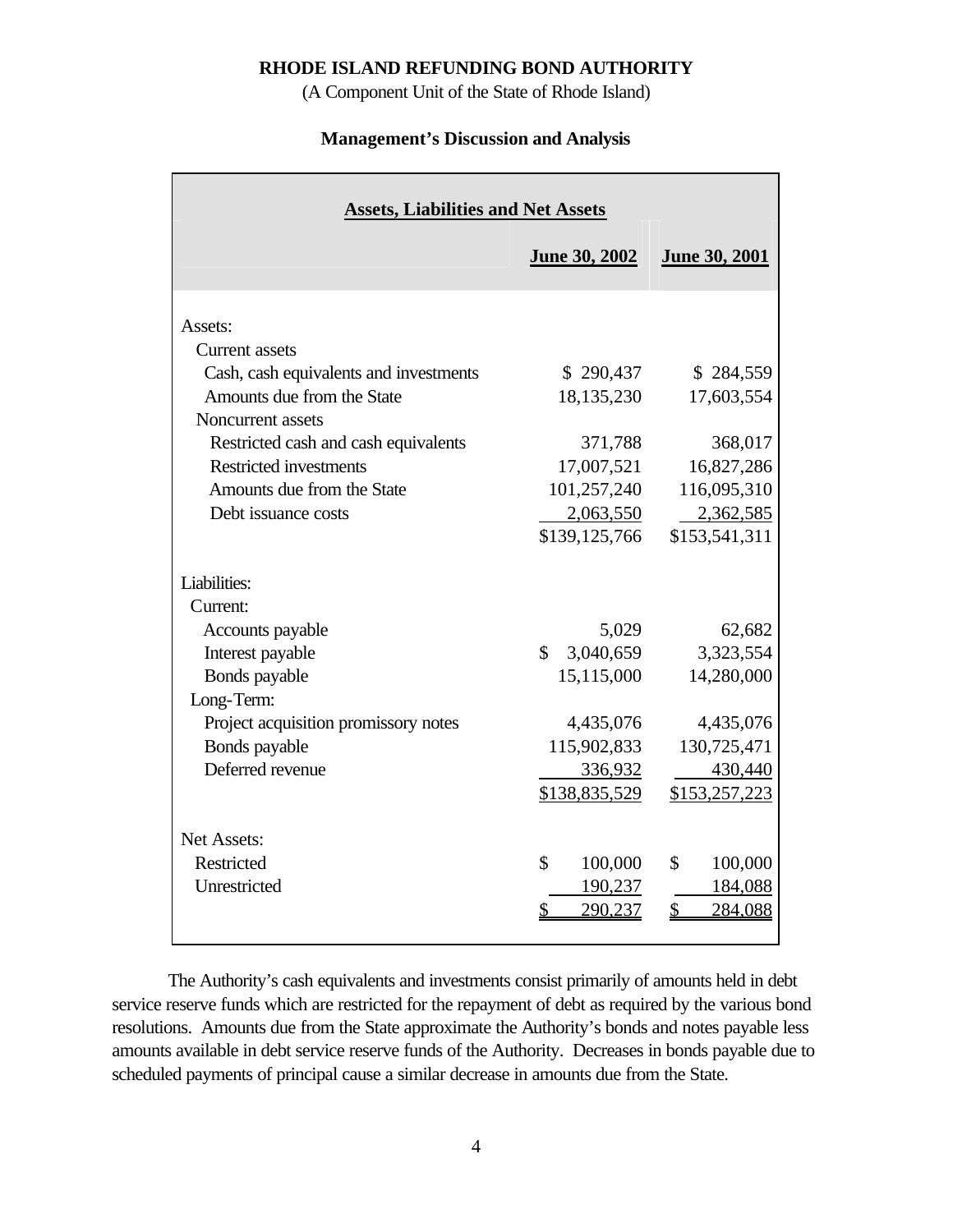(A Component Unit of the State of Rhode Island)

# **Management's Discussion and Analysis**

| <b>Authority Operations</b>                              |                                           |                                           |  |  |  |  |  |  |
|----------------------------------------------------------|-------------------------------------------|-------------------------------------------|--|--|--|--|--|--|
|                                                          | <b>Year Ended</b><br><b>June 30, 2002</b> | <b>Year Ended</b><br><b>June 30, 2001</b> |  |  |  |  |  |  |
| Rental income<br>Other operating revenue                 | \$6,858,561<br>171,549                    | \$7,498,758<br>208,766                    |  |  |  |  |  |  |
| <b>Operating expenses</b>                                | (374, 216)                                | (366,300)                                 |  |  |  |  |  |  |
| Operating income                                         | 6,655,894                                 | 7,341,224                                 |  |  |  |  |  |  |
| Other income                                             | 1,517,465                                 | 1,974,697                                 |  |  |  |  |  |  |
| Interest expense                                         | (8,041,916)                               | (8,721,358)                               |  |  |  |  |  |  |
| Other expenses                                           | (125, 294)                                | (580, 443)                                |  |  |  |  |  |  |
| Change in net assets                                     | 6,149                                     | 14,120                                    |  |  |  |  |  |  |
| Net assets, beginning of year<br>Net assets, end of year | 284,088<br>290.237                        | 269,968<br>284,088                        |  |  |  |  |  |  |

Amounts are paid by the State equal to the annual debt service requirements of the Authority plus reimbursement for operating and administrative costs. Net assets consist of amounts held in the Authority's general fund which accounts for the administrative activities of the Authority. Increases in net assets result primarily from investment earnings retained within the Authority's general fund.

## Future Operations

During fiscal 2003, the Authority will make the final debt service payment on one series of its revenue bonds the proceeds of which were used to refund certain general obligation bonds of the State. Debt service payments on the Authority's other bonds will continue through fiscal 2010 and will require annual payments from the State equal to the required debt service amounts.

Contacting the Authority's Financial Management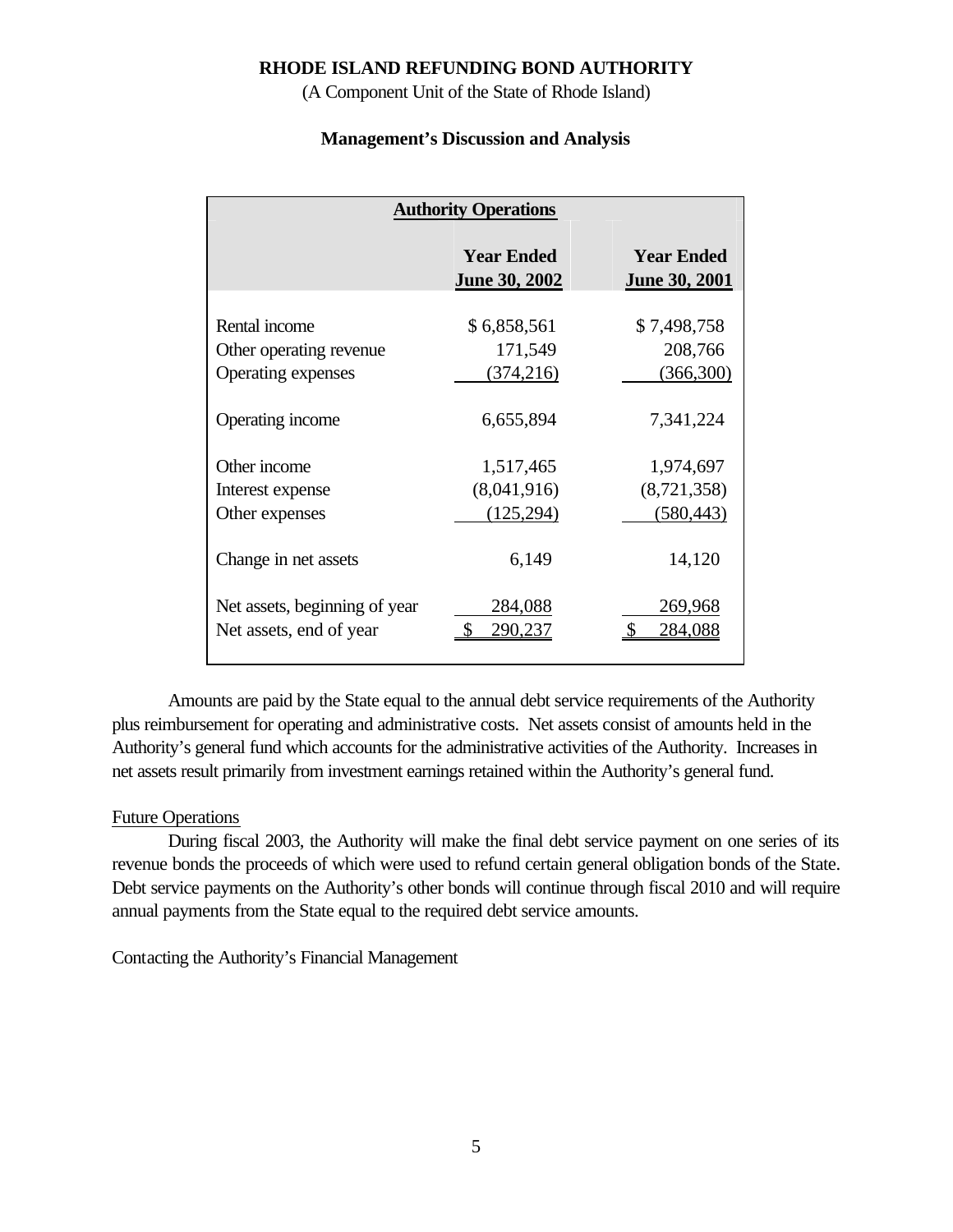# **RHODE ISLAND REFUNDING BOND AUTHORITY (A Component Unit of the State of Rhode Island)**

# **STATEMENT OF NET ASSETS June 30, 2002**

# **ASSETS** Current assets: Cash and cash equivalents (Note 4)  $\qquad$  8 290,437 Due from State (Note 2) 652,437 Rentals due (Note 3) 17,482,793 Total current assets 18,425,667 Noncurrent assets: Restricted cash and cash equivalents 371,788 Restricted investments (Note 4) 17,007,521 Rentals due (Note 3) 101,257,240 Debt issuance costs 2,063,550 Total noncurrent assets 120,700,099 **Total assets** \$ 139,125,766 **LIABILITIES**  Current liabilities: Accounts payable  $\qquad \qquad$  5,029 Interest payable 3,040,659 Bonds payable (Note 6) 15,115,000 Total current liabilities 18,160,688 Noncurrent liabilities: Project acquisition promissory notes (Note 5) 4,435,076 Bonds payable (Note 6) 115,902,833 Deferred revenue 336,932 Total noncurrent liabilities 120,674,841  **Total liabilities \$** 138,835,529 **NET ASSETS** Restricted (note 7) 100,000 Unrestricted 190,237 **Total net assets** \$ 290,237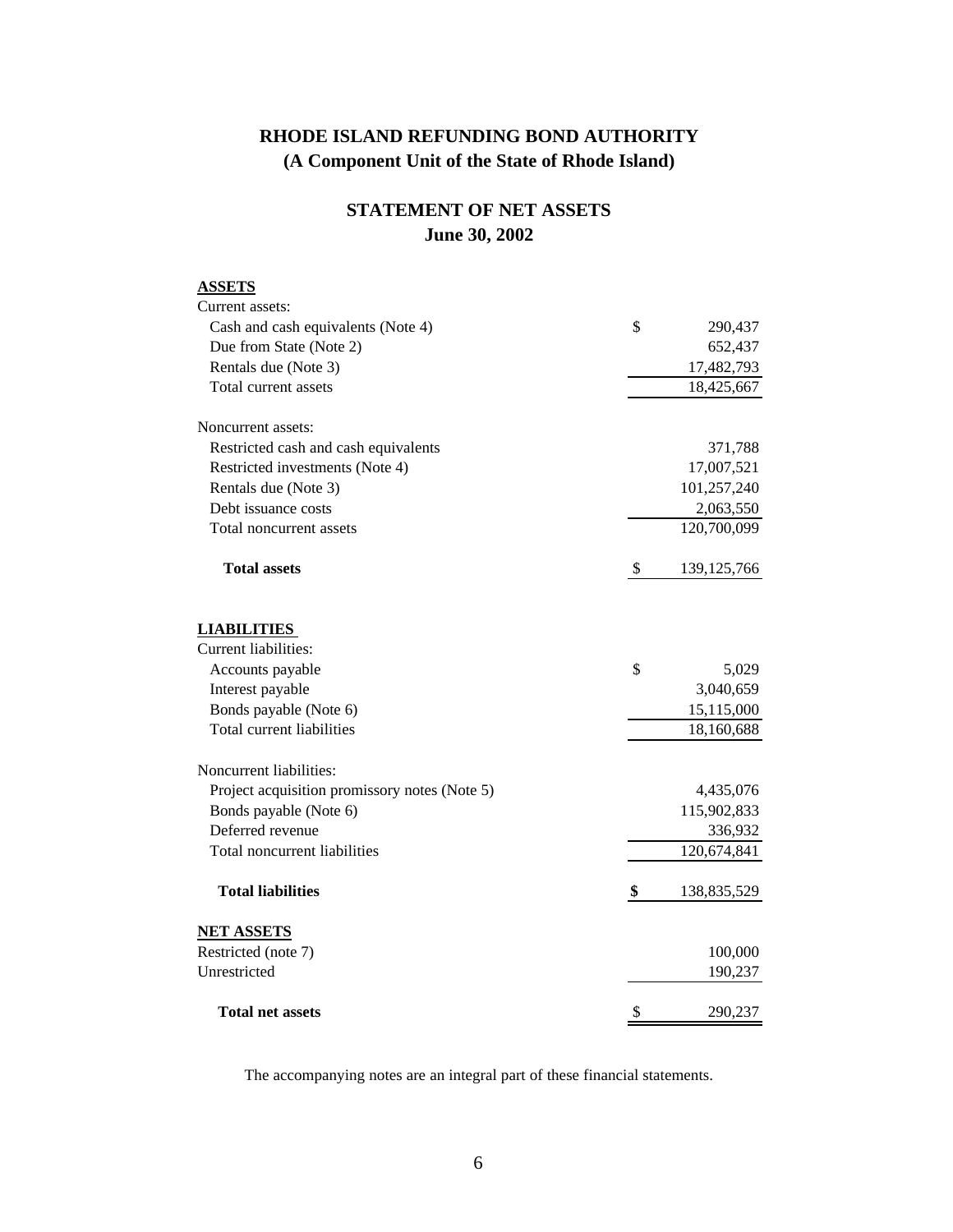# **RHODE ISLAND REFUNDING BOND AUTHORITY (A Component Unit of the State of Rhode Island)**

# **STATEMENT OF REVENUES, EXPENSES AND CHANGES IN NET ASSETS FISCAL YEAR ENDED JUNE 30, 2002**

| <b>Operating revenues</b>                    |               |
|----------------------------------------------|---------------|
| Interest on loan to State of Rhode Island    | \$<br>86,007  |
| Rental Income                                | 6,858,561     |
| Recovery of debt issuance cost               | 20,728        |
| Recovery of administrative costs             | 64,814        |
| <b>Total operating revenues</b>              | 7,030,110     |
| <b>Operating expenses</b>                    |               |
| Personal services                            | 18,425        |
| <b>Trustee fees</b>                          | 18,265        |
| Professional services                        | 26,591        |
| Amortization of debt issuance costs          | 310,552       |
| Miscellaneous                                | 383           |
| <b>Total operating expenses</b>              | 374,216       |
| <b>Operating income</b>                      | 6,655,894     |
| Nonoperating revenue (expenses)              |               |
| Investment income:                           |               |
| Interest income                              | 1,070,513     |
| Change in fair value of investments          | 182,239       |
| Interest expense                             | (8,041,916)   |
| Liquidity facility financing fee (note 9)    | (122, 660)    |
| Increase in rentals due (note 3)             | 211,834       |
| Other income                                 | 52,880        |
| Other expenses                               | (2,635)       |
| <b>Total nonoperating revenue (expenses)</b> | (6,649,745)   |
| <b>Change in net assets</b>                  | 6,149         |
| Total net assets, July 1, 2001               | 284,088       |
| Total net assets, June 30, 2002              | \$<br>290,237 |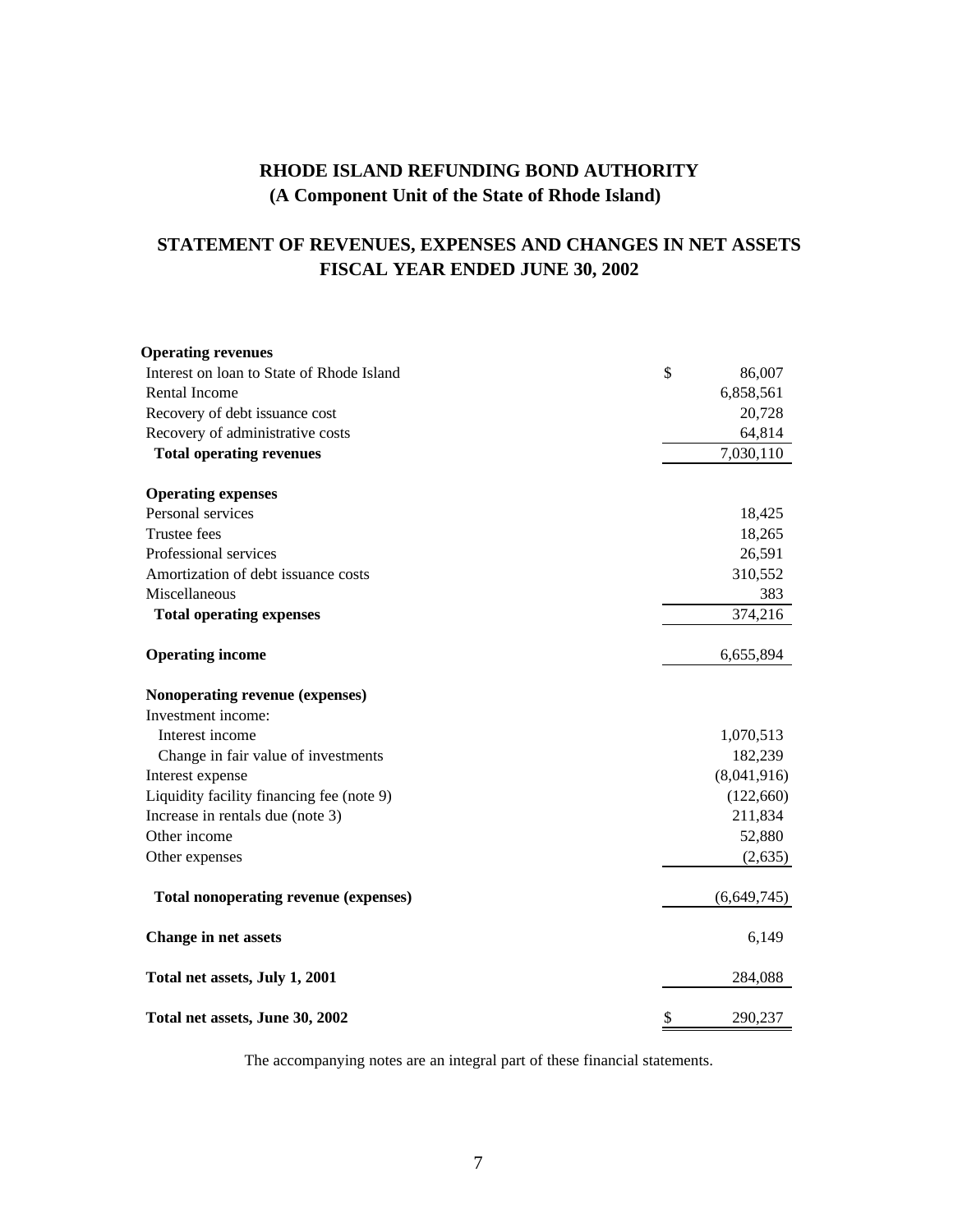#### **RHODE ISLAND REFUNDING BOND AUTHORITY (A Component Unit of the State of Rhode Island)**

# **STATEMENT OF CASH FLOWS FISCAL YEAR ENDED JUNE 30, 2002**

# **Cash flows from operating activities:**

| Administrative costs<br>\$<br>59,984<br>Trustee fees<br>4,150<br>19,394,575<br>Rents<br>Other<br>52,879<br>Cash paid for:<br>Personal services<br>Trustee fees<br>(22, 415)<br>Other goods and services<br>(23,076)<br>Net cash provided by operating activities<br>19,447,454<br>Cash flows from noncapital financing activities:<br>Principal paid on debt<br>(665,000)<br>Interest paid on debt<br>Recovery of bond issuance costs<br>20,728<br>Recovery of bond interest<br>93,765<br>Collection of loan<br>644,272<br>Net cash provided by (used for)<br>noncapital financing activities<br>Cash flows from capital and related financing activities:<br>Principal paid on debt<br>(13,615,000)<br>Interest paid on debt<br>Net cash used for capital and related<br>financing activities<br>Cash flows from investing activities:<br>Interest received<br>978,980<br>Investment fees<br>Liquidity facility financing fee<br>Net cash provided by investing activities<br>792,517<br>Net increase in cash and cash equivalents<br>9,649<br>Cash and cash equivalents, July 1, 2001<br>652,576<br>Cash and cash equivalents, June 30, 2002<br>662,225<br>Reconciliation of operating income to net<br>cash provided by operating activities:<br>Operating income<br>\$<br>6,655,894<br>Adjustments:<br>Interest expense<br>(86,007)<br>Amortization of debt issuance costs<br>289,824<br>Changes in assets and liabilities<br>Due from State<br>Rentals due<br>12,588,893<br>Accounts payable<br>3,679<br><b>Total adjustments</b><br>12,791,560<br>Net cash provided by<br>operating activities<br>\$<br>19,447,454 | Cash received for: |                |
|--------------------------------------------------------------------------------------------------------------------------------------------------------------------------------------------------------------------------------------------------------------------------------------------------------------------------------------------------------------------------------------------------------------------------------------------------------------------------------------------------------------------------------------------------------------------------------------------------------------------------------------------------------------------------------------------------------------------------------------------------------------------------------------------------------------------------------------------------------------------------------------------------------------------------------------------------------------------------------------------------------------------------------------------------------------------------------------------------------------------------------------------------------------------------------------------------------------------------------------------------------------------------------------------------------------------------------------------------------------------------------------------------------------------------------------------------------------------------------------------------------------------------------------------------------------------------------------------------------------------------|--------------------|----------------|
|                                                                                                                                                                                                                                                                                                                                                                                                                                                                                                                                                                                                                                                                                                                                                                                                                                                                                                                                                                                                                                                                                                                                                                                                                                                                                                                                                                                                                                                                                                                                                                                                                          |                    |                |
|                                                                                                                                                                                                                                                                                                                                                                                                                                                                                                                                                                                                                                                                                                                                                                                                                                                                                                                                                                                                                                                                                                                                                                                                                                                                                                                                                                                                                                                                                                                                                                                                                          |                    |                |
|                                                                                                                                                                                                                                                                                                                                                                                                                                                                                                                                                                                                                                                                                                                                                                                                                                                                                                                                                                                                                                                                                                                                                                                                                                                                                                                                                                                                                                                                                                                                                                                                                          |                    |                |
|                                                                                                                                                                                                                                                                                                                                                                                                                                                                                                                                                                                                                                                                                                                                                                                                                                                                                                                                                                                                                                                                                                                                                                                                                                                                                                                                                                                                                                                                                                                                                                                                                          |                    |                |
|                                                                                                                                                                                                                                                                                                                                                                                                                                                                                                                                                                                                                                                                                                                                                                                                                                                                                                                                                                                                                                                                                                                                                                                                                                                                                                                                                                                                                                                                                                                                                                                                                          |                    |                |
|                                                                                                                                                                                                                                                                                                                                                                                                                                                                                                                                                                                                                                                                                                                                                                                                                                                                                                                                                                                                                                                                                                                                                                                                                                                                                                                                                                                                                                                                                                                                                                                                                          |                    | (18, 643)      |
|                                                                                                                                                                                                                                                                                                                                                                                                                                                                                                                                                                                                                                                                                                                                                                                                                                                                                                                                                                                                                                                                                                                                                                                                                                                                                                                                                                                                                                                                                                                                                                                                                          |                    |                |
|                                                                                                                                                                                                                                                                                                                                                                                                                                                                                                                                                                                                                                                                                                                                                                                                                                                                                                                                                                                                                                                                                                                                                                                                                                                                                                                                                                                                                                                                                                                                                                                                                          |                    |                |
|                                                                                                                                                                                                                                                                                                                                                                                                                                                                                                                                                                                                                                                                                                                                                                                                                                                                                                                                                                                                                                                                                                                                                                                                                                                                                                                                                                                                                                                                                                                                                                                                                          |                    |                |
|                                                                                                                                                                                                                                                                                                                                                                                                                                                                                                                                                                                                                                                                                                                                                                                                                                                                                                                                                                                                                                                                                                                                                                                                                                                                                                                                                                                                                                                                                                                                                                                                                          |                    |                |
|                                                                                                                                                                                                                                                                                                                                                                                                                                                                                                                                                                                                                                                                                                                                                                                                                                                                                                                                                                                                                                                                                                                                                                                                                                                                                                                                                                                                                                                                                                                                                                                                                          |                    |                |
|                                                                                                                                                                                                                                                                                                                                                                                                                                                                                                                                                                                                                                                                                                                                                                                                                                                                                                                                                                                                                                                                                                                                                                                                                                                                                                                                                                                                                                                                                                                                                                                                                          |                    | (93,765)       |
|                                                                                                                                                                                                                                                                                                                                                                                                                                                                                                                                                                                                                                                                                                                                                                                                                                                                                                                                                                                                                                                                                                                                                                                                                                                                                                                                                                                                                                                                                                                                                                                                                          |                    |                |
|                                                                                                                                                                                                                                                                                                                                                                                                                                                                                                                                                                                                                                                                                                                                                                                                                                                                                                                                                                                                                                                                                                                                                                                                                                                                                                                                                                                                                                                                                                                                                                                                                          |                    |                |
|                                                                                                                                                                                                                                                                                                                                                                                                                                                                                                                                                                                                                                                                                                                                                                                                                                                                                                                                                                                                                                                                                                                                                                                                                                                                                                                                                                                                                                                                                                                                                                                                                          |                    |                |
|                                                                                                                                                                                                                                                                                                                                                                                                                                                                                                                                                                                                                                                                                                                                                                                                                                                                                                                                                                                                                                                                                                                                                                                                                                                                                                                                                                                                                                                                                                                                                                                                                          |                    |                |
|                                                                                                                                                                                                                                                                                                                                                                                                                                                                                                                                                                                                                                                                                                                                                                                                                                                                                                                                                                                                                                                                                                                                                                                                                                                                                                                                                                                                                                                                                                                                                                                                                          |                    |                |
|                                                                                                                                                                                                                                                                                                                                                                                                                                                                                                                                                                                                                                                                                                                                                                                                                                                                                                                                                                                                                                                                                                                                                                                                                                                                                                                                                                                                                                                                                                                                                                                                                          |                    |                |
|                                                                                                                                                                                                                                                                                                                                                                                                                                                                                                                                                                                                                                                                                                                                                                                                                                                                                                                                                                                                                                                                                                                                                                                                                                                                                                                                                                                                                                                                                                                                                                                                                          |                    |                |
|                                                                                                                                                                                                                                                                                                                                                                                                                                                                                                                                                                                                                                                                                                                                                                                                                                                                                                                                                                                                                                                                                                                                                                                                                                                                                                                                                                                                                                                                                                                                                                                                                          |                    | (6,615,322)    |
|                                                                                                                                                                                                                                                                                                                                                                                                                                                                                                                                                                                                                                                                                                                                                                                                                                                                                                                                                                                                                                                                                                                                                                                                                                                                                                                                                                                                                                                                                                                                                                                                                          |                    |                |
|                                                                                                                                                                                                                                                                                                                                                                                                                                                                                                                                                                                                                                                                                                                                                                                                                                                                                                                                                                                                                                                                                                                                                                                                                                                                                                                                                                                                                                                                                                                                                                                                                          |                    | (20, 230, 322) |
|                                                                                                                                                                                                                                                                                                                                                                                                                                                                                                                                                                                                                                                                                                                                                                                                                                                                                                                                                                                                                                                                                                                                                                                                                                                                                                                                                                                                                                                                                                                                                                                                                          |                    |                |
|                                                                                                                                                                                                                                                                                                                                                                                                                                                                                                                                                                                                                                                                                                                                                                                                                                                                                                                                                                                                                                                                                                                                                                                                                                                                                                                                                                                                                                                                                                                                                                                                                          |                    |                |
|                                                                                                                                                                                                                                                                                                                                                                                                                                                                                                                                                                                                                                                                                                                                                                                                                                                                                                                                                                                                                                                                                                                                                                                                                                                                                                                                                                                                                                                                                                                                                                                                                          |                    | (2,502)        |
|                                                                                                                                                                                                                                                                                                                                                                                                                                                                                                                                                                                                                                                                                                                                                                                                                                                                                                                                                                                                                                                                                                                                                                                                                                                                                                                                                                                                                                                                                                                                                                                                                          |                    | (183, 961)     |
|                                                                                                                                                                                                                                                                                                                                                                                                                                                                                                                                                                                                                                                                                                                                                                                                                                                                                                                                                                                                                                                                                                                                                                                                                                                                                                                                                                                                                                                                                                                                                                                                                          |                    |                |
|                                                                                                                                                                                                                                                                                                                                                                                                                                                                                                                                                                                                                                                                                                                                                                                                                                                                                                                                                                                                                                                                                                                                                                                                                                                                                                                                                                                                                                                                                                                                                                                                                          |                    |                |
|                                                                                                                                                                                                                                                                                                                                                                                                                                                                                                                                                                                                                                                                                                                                                                                                                                                                                                                                                                                                                                                                                                                                                                                                                                                                                                                                                                                                                                                                                                                                                                                                                          |                    |                |
|                                                                                                                                                                                                                                                                                                                                                                                                                                                                                                                                                                                                                                                                                                                                                                                                                                                                                                                                                                                                                                                                                                                                                                                                                                                                                                                                                                                                                                                                                                                                                                                                                          |                    |                |
|                                                                                                                                                                                                                                                                                                                                                                                                                                                                                                                                                                                                                                                                                                                                                                                                                                                                                                                                                                                                                                                                                                                                                                                                                                                                                                                                                                                                                                                                                                                                                                                                                          |                    |                |
|                                                                                                                                                                                                                                                                                                                                                                                                                                                                                                                                                                                                                                                                                                                                                                                                                                                                                                                                                                                                                                                                                                                                                                                                                                                                                                                                                                                                                                                                                                                                                                                                                          |                    |                |
|                                                                                                                                                                                                                                                                                                                                                                                                                                                                                                                                                                                                                                                                                                                                                                                                                                                                                                                                                                                                                                                                                                                                                                                                                                                                                                                                                                                                                                                                                                                                                                                                                          |                    |                |
|                                                                                                                                                                                                                                                                                                                                                                                                                                                                                                                                                                                                                                                                                                                                                                                                                                                                                                                                                                                                                                                                                                                                                                                                                                                                                                                                                                                                                                                                                                                                                                                                                          |                    |                |
|                                                                                                                                                                                                                                                                                                                                                                                                                                                                                                                                                                                                                                                                                                                                                                                                                                                                                                                                                                                                                                                                                                                                                                                                                                                                                                                                                                                                                                                                                                                                                                                                                          |                    |                |
|                                                                                                                                                                                                                                                                                                                                                                                                                                                                                                                                                                                                                                                                                                                                                                                                                                                                                                                                                                                                                                                                                                                                                                                                                                                                                                                                                                                                                                                                                                                                                                                                                          |                    |                |
|                                                                                                                                                                                                                                                                                                                                                                                                                                                                                                                                                                                                                                                                                                                                                                                                                                                                                                                                                                                                                                                                                                                                                                                                                                                                                                                                                                                                                                                                                                                                                                                                                          |                    |                |
|                                                                                                                                                                                                                                                                                                                                                                                                                                                                                                                                                                                                                                                                                                                                                                                                                                                                                                                                                                                                                                                                                                                                                                                                                                                                                                                                                                                                                                                                                                                                                                                                                          |                    | (4,829)        |
|                                                                                                                                                                                                                                                                                                                                                                                                                                                                                                                                                                                                                                                                                                                                                                                                                                                                                                                                                                                                                                                                                                                                                                                                                                                                                                                                                                                                                                                                                                                                                                                                                          |                    |                |
|                                                                                                                                                                                                                                                                                                                                                                                                                                                                                                                                                                                                                                                                                                                                                                                                                                                                                                                                                                                                                                                                                                                                                                                                                                                                                                                                                                                                                                                                                                                                                                                                                          |                    |                |
|                                                                                                                                                                                                                                                                                                                                                                                                                                                                                                                                                                                                                                                                                                                                                                                                                                                                                                                                                                                                                                                                                                                                                                                                                                                                                                                                                                                                                                                                                                                                                                                                                          |                    |                |
|                                                                                                                                                                                                                                                                                                                                                                                                                                                                                                                                                                                                                                                                                                                                                                                                                                                                                                                                                                                                                                                                                                                                                                                                                                                                                                                                                                                                                                                                                                                                                                                                                          |                    |                |
|                                                                                                                                                                                                                                                                                                                                                                                                                                                                                                                                                                                                                                                                                                                                                                                                                                                                                                                                                                                                                                                                                                                                                                                                                                                                                                                                                                                                                                                                                                                                                                                                                          |                    |                |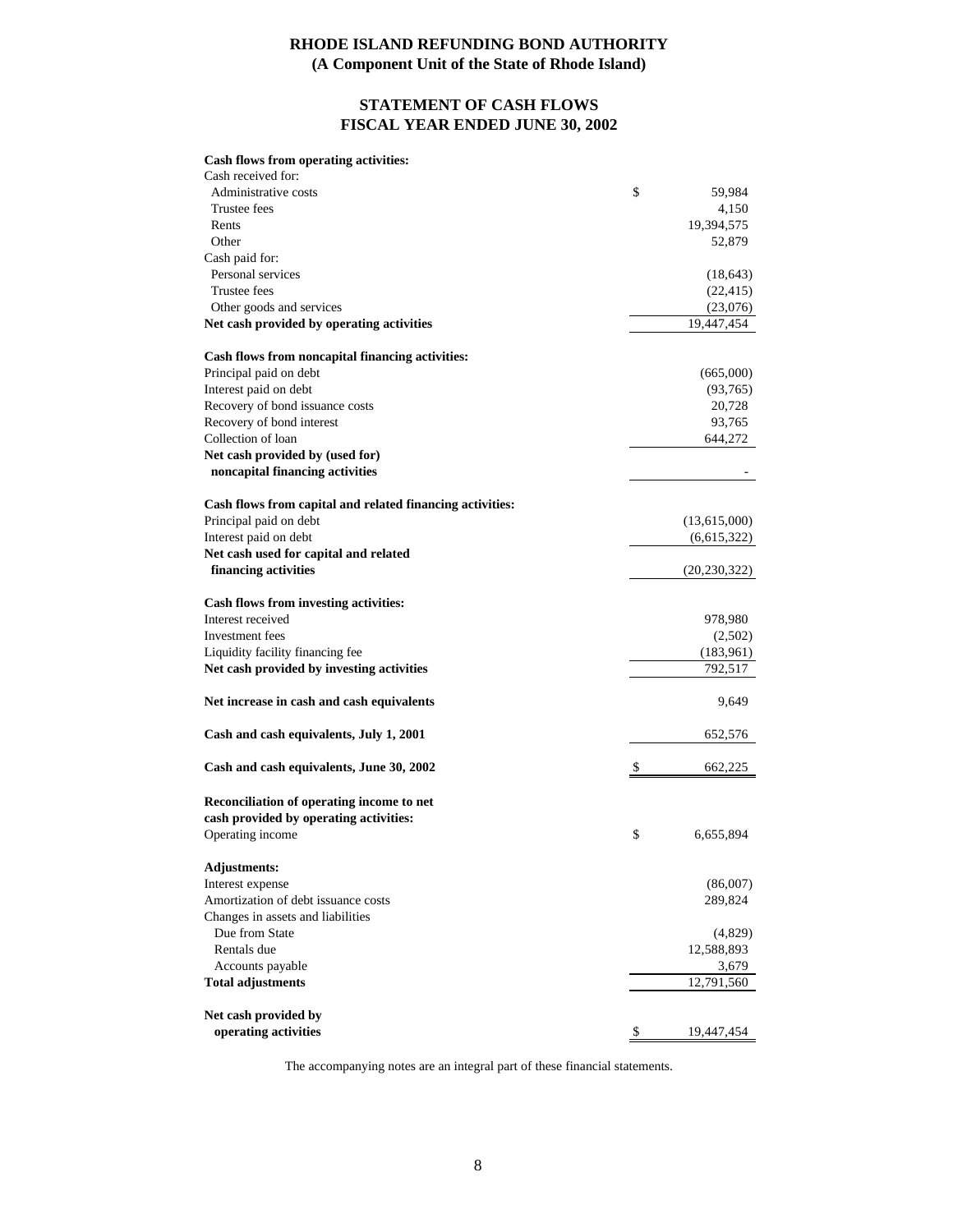(A Component Unit of the State of Rhode Island)

# NOTES TO THE FINANCIAL STATEMENTS Year Ended June 30, 2002

# **1. SUMMARY OF SIGNIFICANT ACCOUNTING POLICIES**

#### **Reporting Entity**

The Rhode Island Refunding Bond Authority (Authority) was created and established as a public corporation by Chapter 35-8.1 of the General Laws of the State of Rhode Island. The Authority is authorized to issue bonds, upon the request of the governor and a finding of a financial benefit to the State, for the purpose of loaning money to the State to provide funds to pay, redeem or retire all or a part of the State's General Obligation Bonds dated May 1, 1984 and June 28, 1985.

Chapter 35-8.1 of the General Laws was amended to merge the Rhode Island Public Buildings Authority (RIPBA) into the Authority. On July 1, 1997, the RIPBA ceased to exist as an entity and its functions, powers, rights, duties and liabilities, property and resources, including the bonded indebtedness of the RIPBA were transferred to the Authority. The RIPBA's purpose was to finance the acquisition, construction, and improvement of public facilities and equipment through the issuance of revenue bonds financed solely from revenues derived under lease agreements with various governmental entities.

The Authority is a component unit of the State of Rhode Island and Providence Plantations for financial reporting purposes. The financial statements of the Authority are blended into the State of Rhode Island's financial statements.

#### **Basis of Presentation**

The accounts of the Authority are maintained in accordance with the principles of "Fund Accounting". Funds have been established as required by various bond resolutions or for certain operating purposes to observe limitations and restrictions placed on the use of resources available to the Authority. For financial reporting purposes, the various accounts of the Authority have been combined and inter-fund transactions have been eliminated.

Five funds are used to account for the operations of the Authority as described below:

**General Fund** - accounts for the administrative operating activities of the former Rhode Island Public Buildings Authority.

 **Construction Fund** - accounts for the receipt and disbursement of revenue bond and note proceeds for construction and equipment acquisition which were issued by the former Rhode Island Public Buildings Authority.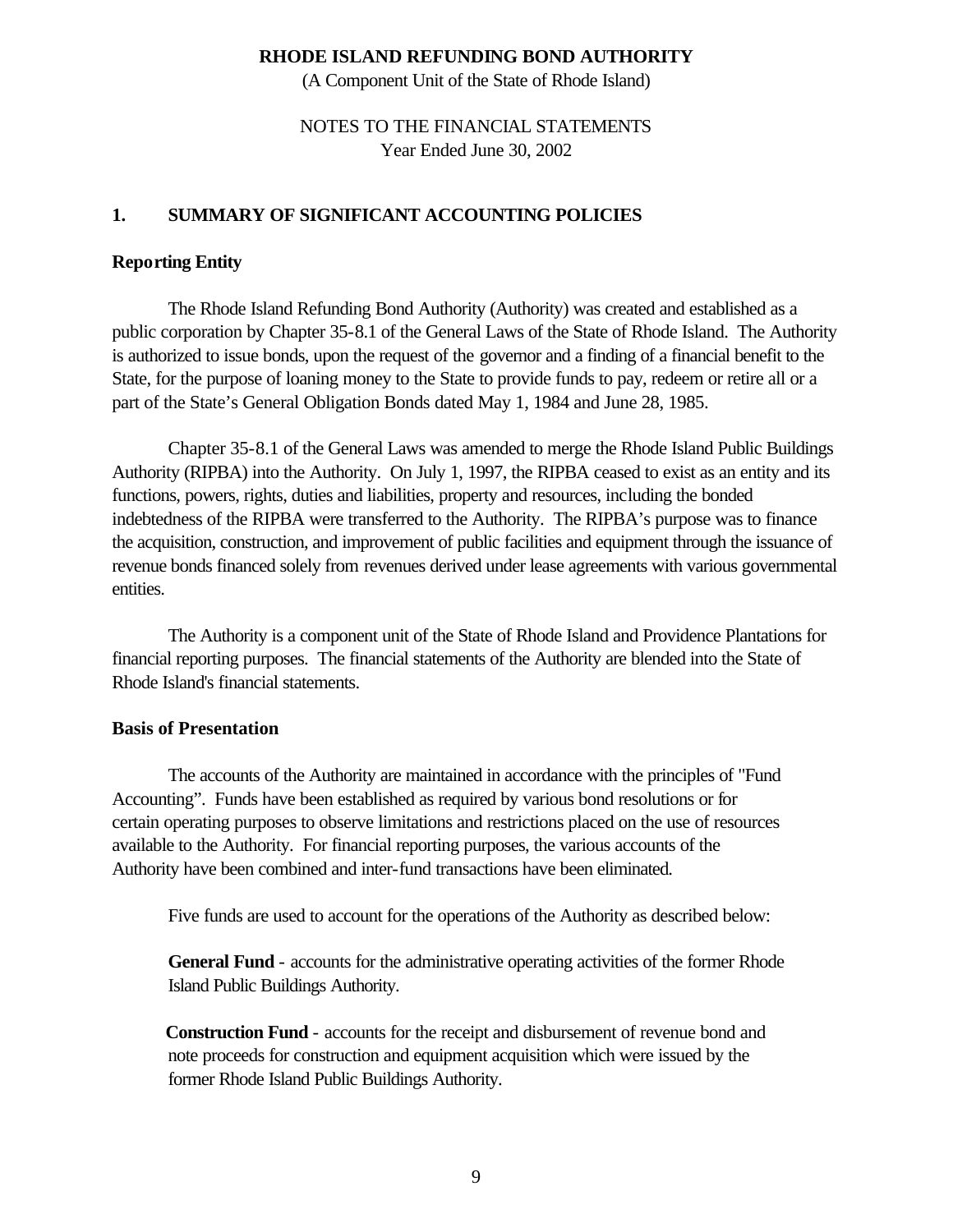(A Component Unit of the State of Rhode Island)

# NOTES TO THE FINANCIAL STATEMENTS Year Ended June 30, 2002

### **1. SUMMARY OF SIGNIFICANT ACCOUNTING POLICIES (continued)**

**Debt Service Reserve Fund** - accounts for the debt service reserve requirement related to certain bonds issued by the former Rhode Island Public Buildings Authority.

**Bond Fund** - accounts for revenue bonds and notes payable issued by the former Rhode Island Public Buildings Authority, rentals due from the State, the receipt of rental income, and the payment and amortization of debt issuance costs. The Bond Fund is a consolidation of funds required by various bond resolutions (Debt Service Fund, Revenue Fund, Redemption Fund, Note Repayment Fund, and Cost of Issuance Fund).

**Refunding Bond Fund** - accounts for the activity related to the Rhode Island Refunding Bond Authority's 1988 Series A, General Revenue Bonds dated February 15, 1988 and the related loan to the State.

#### **Basis of Accounting**

The financial statements of the Authority have been prepared on the accrual basis of accounting. The Governmental Accounting Standards Board (GASB) has responsibility for establishing generally accepted accounting principles for governmental, proprietary fund type activities. In accordance with GASB Statement No. 20, in the absence of specific guidance from a GASB pronouncement, pronouncements of the Financial Accounting Standards Board (FASB) issued on or before November 30, 1989 have been followed.

#### **Use of Estimates**

The preparation of financial statements in conformity with generally accepted accounting principles requires management to make estimates and assumptions that affect the reported amounts of assets and liabilities at the date of the financial statements. Estimates also affect the reported amounts of revenues and expenses during the reporting period. Actual results could differ from those estimates.

#### **Income Taxes**

The Authority is exempt from Federal and State income taxes.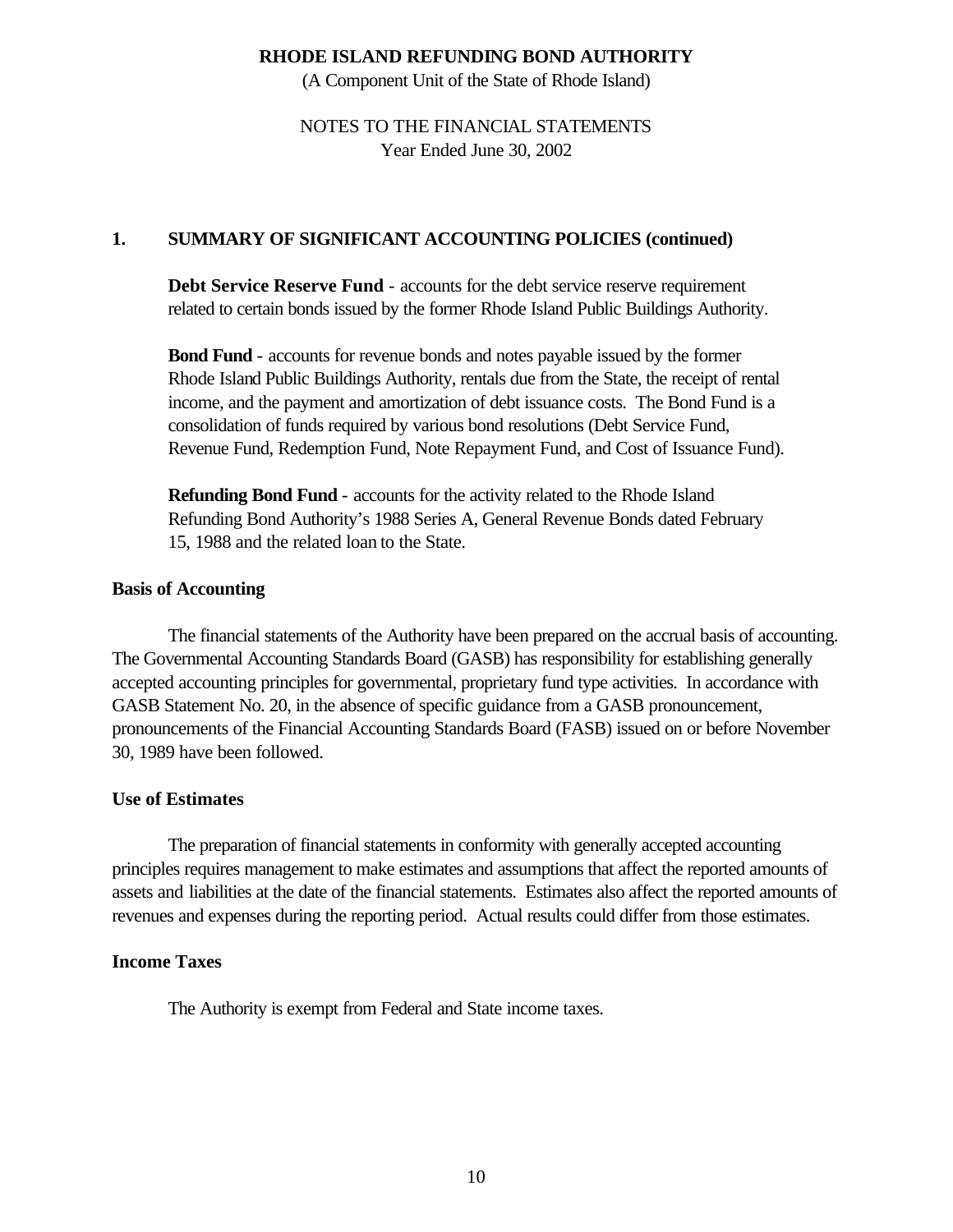(A Component Unit of the State of Rhode Island)

# NOTES TO THE FINANCIAL STATEMENTS Year Ended June 30, 2002

### **1. SUMMARY OF SIGNIFICANT ACCOUNTING POLICIES (continued)**

#### **Investment Income**

Investment income has two components, interest income and change in fair value of investments. Interest earned on investments is recognized as income in the fund in which the investments are held. In accordance with each bond series or resolution, this interest may periodically be transferred to the Bond Fund and be used to reduce future rental payments from the State of Rhode Island.

The change in fair value of investments is determined by comparing the fair value of investments at the beginning of the fiscal year to that at the end of the fiscal year. This calculation also takes into consideration purchases and sales of investments. In accordance with current accounting standards, no realized gains or losses are recognized on sales of those investments recorded at fair value in the financial statements.

#### **Cash and Cash Equivalents**

The Authority considers all highly liquid investments with a maturity of three months or less when purchased to be cash equivalents.

#### **Debt Issuance Costs**

Debt issuance costs represent the costs of issuance of the revenue bonds and are reflected as an asset on the financial statements. These costs are amortized on a straight-line basis over the life of the bonds. Debt issuance costs associated with defeased bonds are deferred and amortized over the remaining life of the old debt or the life of the new debt, whichever is shorter.

#### **Bond Discounts and Premiums**

Bond discounts and premiums on revenue bonds are recorded as an offset/addition, respectively, to the outstanding revenue bonds payable. Bond discounts and premiums are amortized using the effective interest method over the life of the bonds. Bond discounts and premiums associated with defeased bonds are deferred and amortized over the remaining life of the old debt or the life of the new debt, whichever is shorter.

#### **Investments**

Investments are recorded in the financial statements at fair value, except that, in accordance with GASB Statement No. 31, the Authority reports money market investments, having a remaining maturity of one year or less at time of purchase at amortized cost, provided that the fair value of those investments is not significantly affected by the impairment of the credit standing of the issuer or by other factors.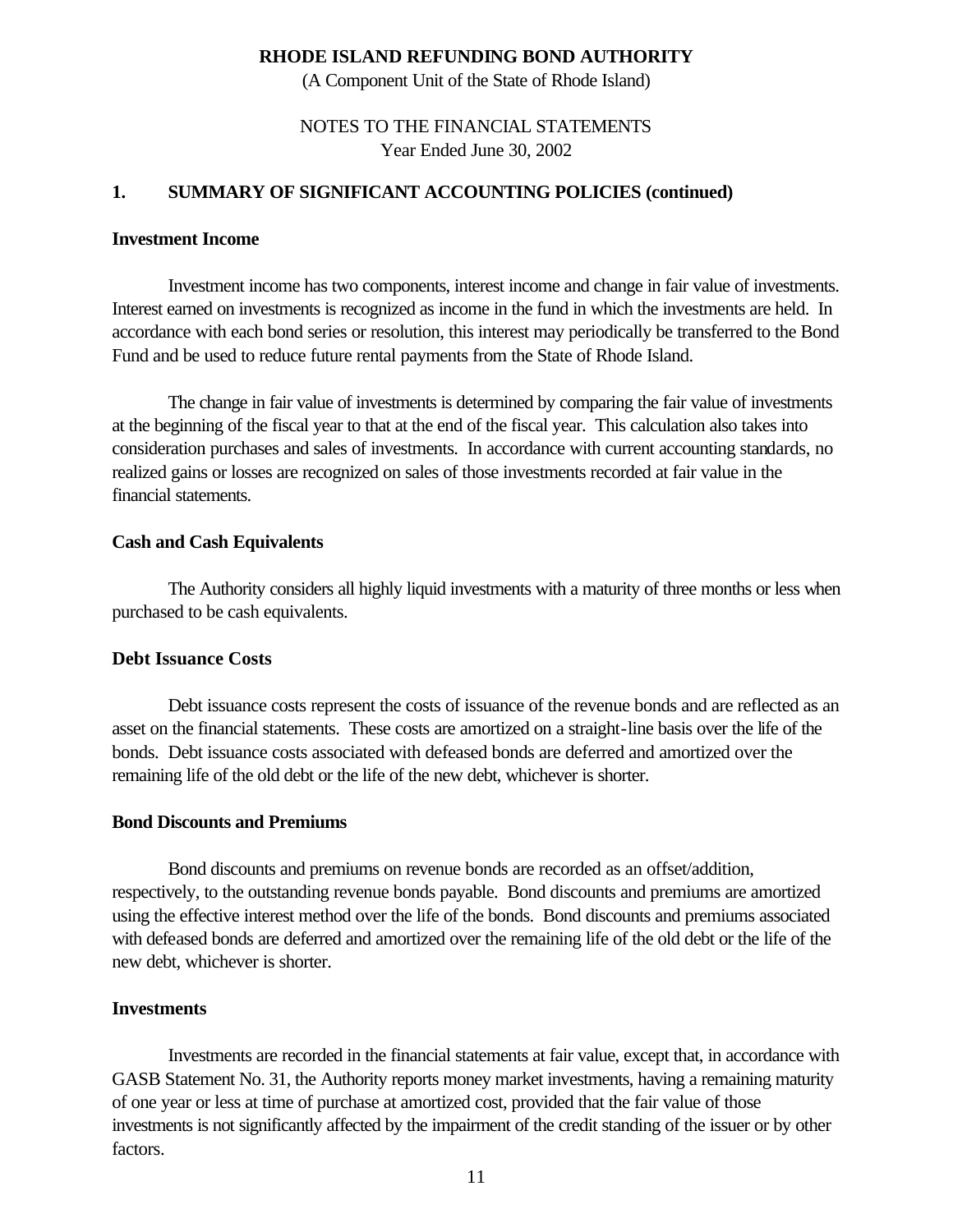(A Component Unit of the State of Rhode Island)

# NOTES TO THE FINANCIAL STATEMENTS Year Ended June 30, 2002

#### **1. SUMMARY OF SIGNIFICANT ACCOUNTING POLICIES (continued)**

#### **Adoption of Governmental Accounting Standards Board Pronouncements**

The Authority adopted the provision of GASB Statement No. 34, *Basic Financial Statements – and Management's Discussion and Analysis – for State and Local Governments*. Statement No. 34 establishes new financial reporting requirements for all state and local governments including component units. For the Authority, adoption of this pronouncement required inclusion of management's discussion and analysis to provide an overview of the Authority's financial activities and also required changes to the format and terminology used in the financial statements.

#### **2. DUE FROM STATE**

Due from the State represents the balance of the State of Rhode Island's obligation to the Authority under a Loan and Trust Agreement between the Authority, the State of Rhode Island and the Escrow Trustee. The Loan and Trust Agreement provides the mechanism to pay, redeem, or retire certain of the State of Rhode Island's General Obligation Bonds dated May 1, 1984.

The Authority loaned \$19,992,299 to the State of Rhode Island from the proceeds of its 1988 Series A General Revenue Bonds (\$20,640,000) dated February 15, 1988. The amount borrowed by the State of Rhode Island was deposited in an Escrow Deposit Fund (irrevocable trust) to be used to pay, redeem or retire the State of Rhode Island's General Obligation Bonds dated May 1, 1984. These bonds were redeemed on May 1, 1989. Under the Loan and Trust Agreement the State is obligated to pay the Authority amounts equal to the debt service on the 1988 General Revenue Bonds and the expenses of the Authority.

Due from the State also includes any unreimbursed administrative expenses of the Authority.

The obligation of the State to make payments under the Loan and Trust Agreement is subject to and dependent upon appropriations being made from time to time by the General Assembly of the State for such purpose.

#### **3. RENTALS DUE**

Rentals due represent amounts payable by the State pursuant to agreements for projects leased by the former Rhode Island Public Buildings Authority. Annual rental payments made by the State to the Authority are equal to the interest and annual principal payment on bonds and notes issued by the Authority (RIPBA), amortization of bond issuance costs and certain administrative expenses of the Authority.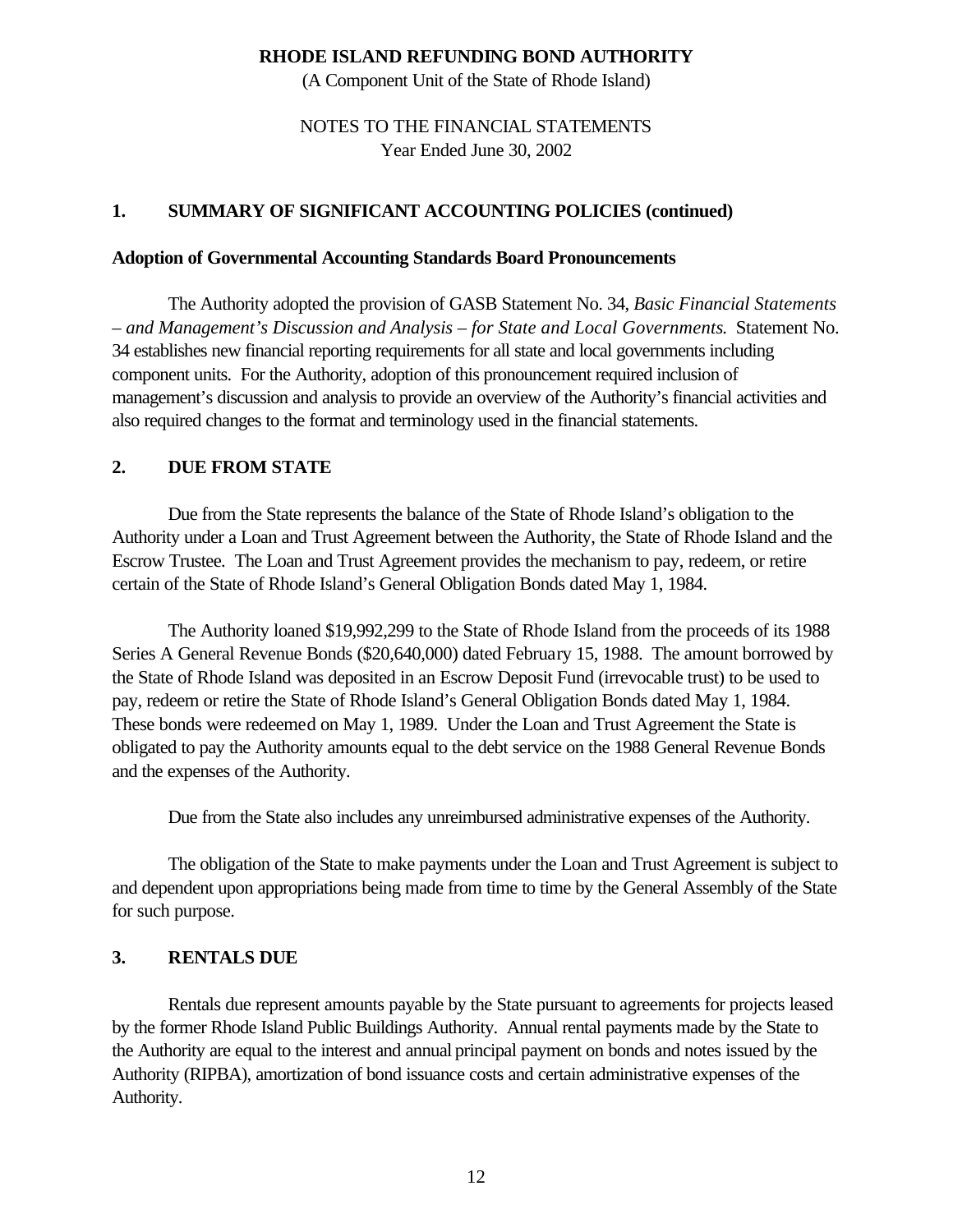(A Component Unit of the State of Rhode Island)

# NOTES TO THE FINANCIAL STATEMENTS Year Ended June 30, 2002

# **3. RENTALS DUE (continued)**

The Authority uses a method similar to the financing method to account for rentals from longterm lease agreements. Under this method, the aggregate amount of rentals due for the repayment of the bond and note principal plus current accrued interest and the current amortization of the bond issuance costs, bond discounts and bond premium are recorded as rentals due for payment of principal and interest on bonds and notes. Aggregate rentals due are net of amounts available in debt service reserve funds of the Authority. Accordingly, income received and changes in the fair value of investments held within debt service reserve funds can increase or decrease the aggregate amount of rentals due.

The obligation of the State to make payments to the Authority under various lease agreements is subject to and dependent upon appropriations being made from time to time by the General Assembly of the State for such purpose.

# **4. CASH, CASH EQUIVALENTS AND INVESTMENTS**

Permitted investments of the Authority include the following:

- (a) Direct obligations of or obligations guaranteed by the United States of America;
- (b) Obligations the payment of the principal of and interest on which, are unconditionally guaranteed by the United States of America;
- (c) Bonds, debentures, participation certificates, notes or other evidence of indebtedness issued by any agency or corporation which has been or may hereafter be created by or pursuant to an Act of the Congress of the United States as an agency or instrumentality thereof the bonds, debentures, participation certificates, notes or other evidence of indebtedness of which are unconditionally guaranteed by the United States of America;
- (d) Public Housing Bonds issued by public agencies or municipalities and fully secured as to the payment of both principal and interest by a pledge of annual contributions under an annual contributions contract or contracts with the United States of America; or temporary notes, preliminary loan notes or project notes issued by public agencies or municipalities, in each case, fully secured as to the payment of both principal and interest by a requisition or payment agreement with the United States of America;
- (e) Direct and general obligations of any state within the territorial United States, to the payment of the principal of and interest on which the full faith and credit of such state is pledged, provided that at the time of their purchase under the Resolution, such obligations are rated in either of the two highest rating categories by a nationally recognized bond rating agency.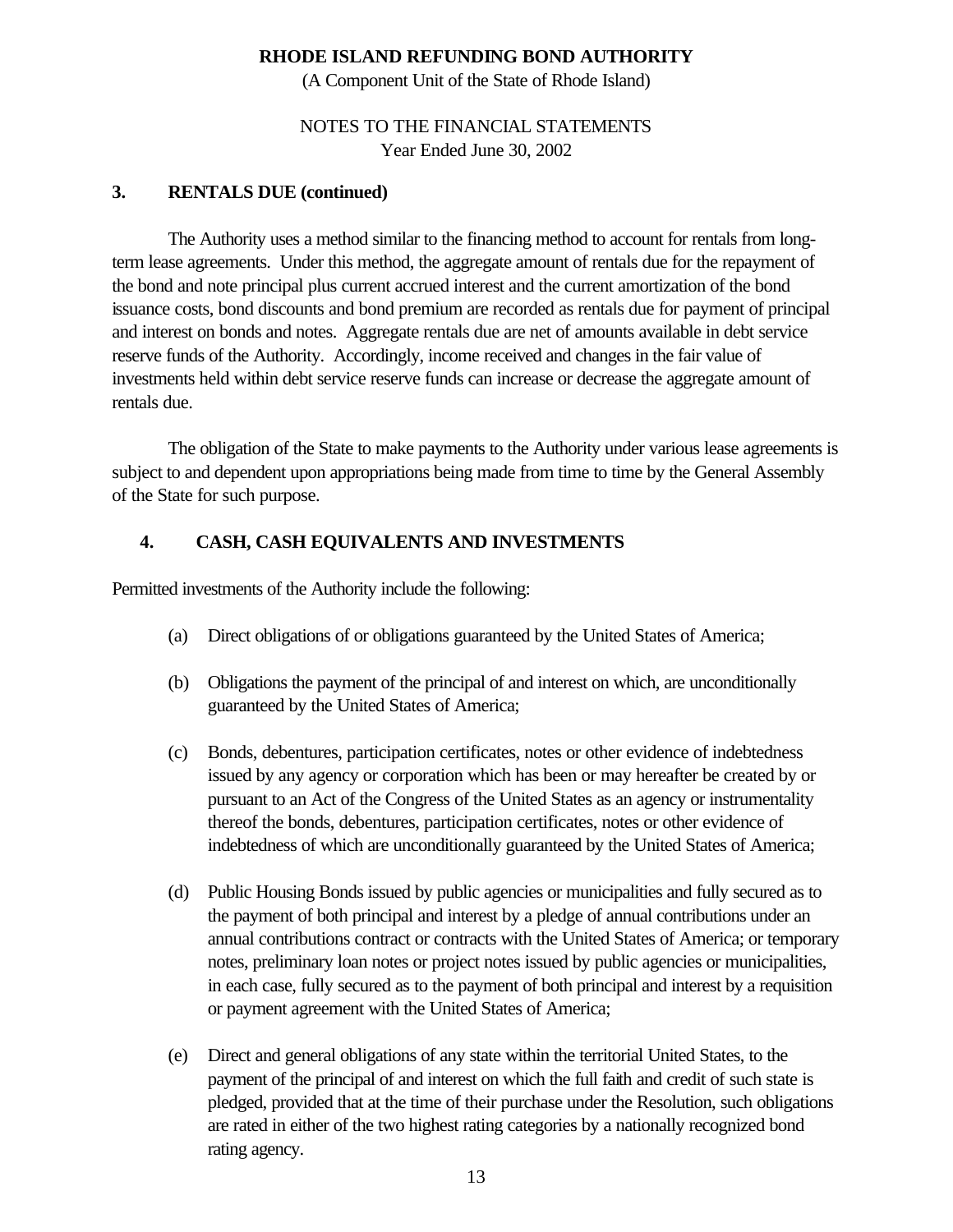(A Component Unit of the State of Rhode Island)

## NOTES TO THE FINANCIAL STATEMENTS Year Ended June 30, 2002

#### **4. CASH, CASH EQUIVALENTS AND INVESTMENTS (continued)**

The Authority's investments are categorized below to give an indication of the level of risk assumed by the Authority at June 30, 2002.

Category 1 includes investments that are insured or registered, or securities held by the Authority or its agent in the Authority's name.

Category 2 includes investments that are uninsured and unregistered, with securities held by the counterparty's trust department or agent in the Authority's name.

Category 3 includes investments that are uninsured and unregistered, with securities held by the counterparty, or by its trust department, but not in the Authority's name.

| <b>Description</b>               | Category 1   | Unclassified<br>as to risk | <b>Fair Value</b> |
|----------------------------------|--------------|----------------------------|-------------------|
| Unrestricted:                    |              |                            |                   |
| <b>Money Market Funds</b>        |              | \$<br>290,437              | \$<br>290,437     |
| Restricted:                      |              |                            |                   |
| <b>Money Market Funds</b>        |              | 371,788                    | 371,788           |
| <b>United States Government</b>  |              |                            |                   |
| <b>Agency Obligations</b>        | \$17,007,521 |                            | \$<br>17,007,521  |
| Total                            | 17,007,521   | \$662,225                  | \$<br>17,669,746  |
| Less: amounts classified as cash |              |                            |                   |
| equivalents                      |              |                            | (662, 225)        |
| Investments                      |              |                            | \$17,007,521      |
|                                  |              |                            |                   |

Restricted cash equivalents and investments represent Authority assets held in debt service reserve funds and other amounts restricted for payment of debt service on the Authority's obligations.

#### **5. PROJECT ACQUISITION PROMISSORY NOTES**

 Project acquisition promissory (PAP) notes represent the Authority's obligation to the State for certain land and improvements acquired for projects financed by the Authority. Such notes require semi-annual interest payments but are payable as to principal only when the State shall have exercised its right to purchase a specific project under the lease agreement(s). The payment of principal and interest on each PAP note is payable solely from the rent paid by the State for leased projects. The Authority has covenanted to credit to the State any and all rent designated as Project Acquisition Promissory Note Payments accruing to the Authority under the agreements.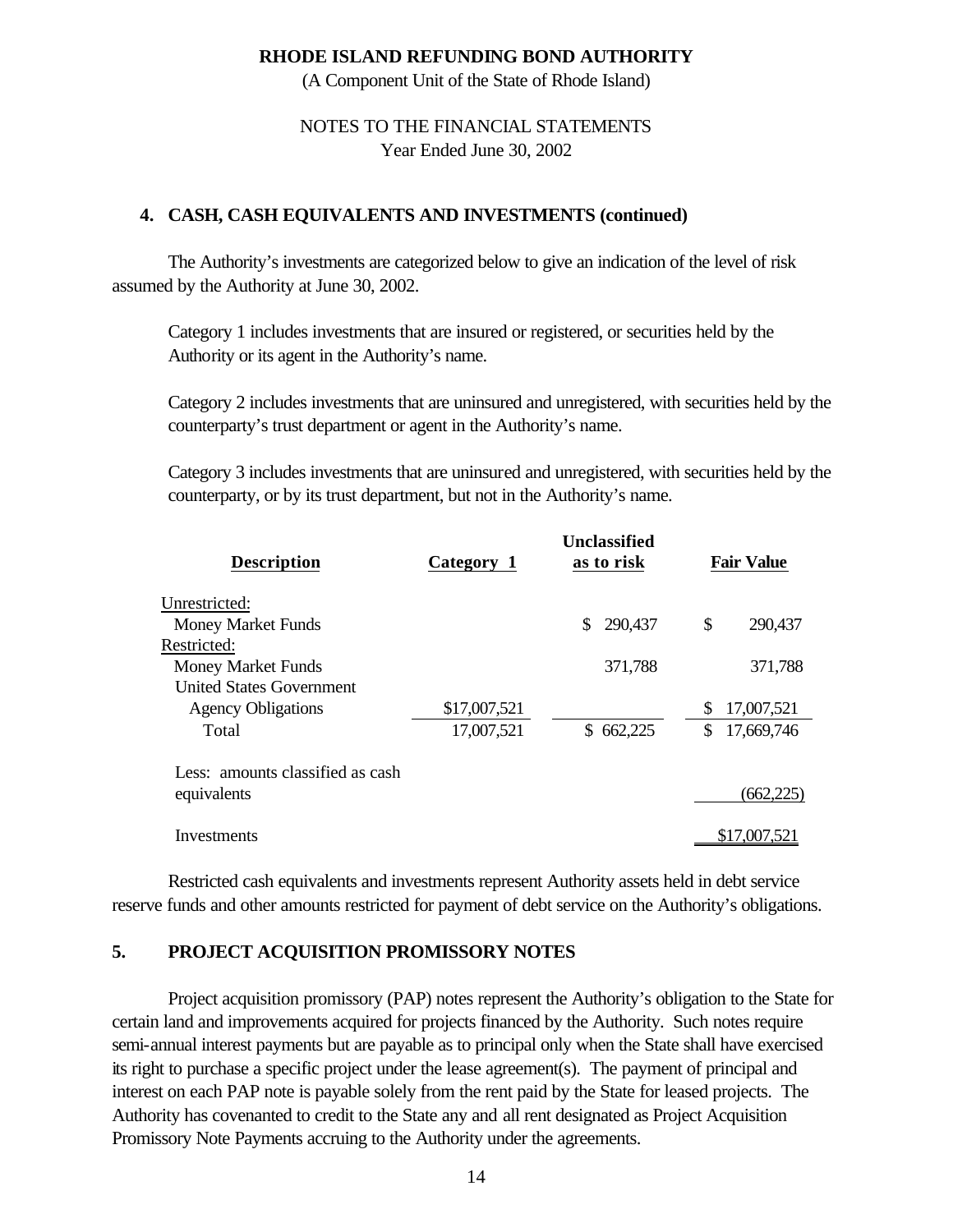(A Component Unit of the State of Rhode Island)

# NOTES TO THE FINANCIAL STATEMENTS Year Ended June 30, 2002

### **6. BONDS PAYABLE**

#### **Revenue Bonds – 1988 Series A** (Rhode Island Refunding Bond Authority**)**

In February 1988, the Authority issued \$20,640,000 in General Obligation Revenue Bonds. These bonds which have interest rates ranging from 6.1% to 7.1% mature at various dates through 2003. The proceeds of the 1988 Series A Bonds were provided to the State of Rhode Island. The Authority's 1988 General Revenue Bonds are guaranteed as to principal and interest by the Municipal Bond Investors Assurance Corporation.

The amount borrowed by the State of Rhode Island was deposited in an Escrow Deposit Fund (irrevocable trust) to be used to pay, redeem, or retire the State of Rhode Island's General Obligation Bonds dated May 1, 1984. These bonds were redeemed on May 1, 1989. Under the Loan and Trust Agreement the State is obligated to pay the Authority amounts equal to the debt service on the 1988 General Obligation Revenue Bonds and the expenses of the Authority.

Principal amount outstanding at June 30, 2002 - \$665,000.

### R**evenue Bonds - 1993 Series A** (Rhode Island Public Buildings Authority**)**

In July 1993, the Authority (RIPBA) issued \$161,880,000 in State Public Projects Revenue Bonds, known as the 1993 Series A Bonds. These bonds, which have interest rates ranging from 3.0 percent to 5.25 percent and mature at various dates through 2010, are secured by lease rentals payable by the State of Rhode Island pursuant to lease agreements.

The proceeds of the 1993 Series A issue were used to effect the complete or partial refunding of six of the Rhode Island Public Buildings Authority's State Public Projects Revenue Bonds.

Principal amount outstanding at June 30, 2002 - \$98,770,000.

## **Revenue Bonds - 1998 Series A** (Rhode Island Refunding Bond Authority)

In June 1998, the Authority issued \$39,875,000 in State Public Projects Revenue Bonds, known as the 1998 Series A Bonds. These bonds, which have interest rates ranging from 4.25% to 5.25% and mature at various dates through 2010, are secured by lease rentals payable by the State of Rhode Island pursuant to lease agreements.

Monies from the proceeds of the 1998 Series A issue and related debt service reserve funds were used to effect the complete refunding of four of the former Public Building Authority's State Public Projects Revenue Bonds.

Principal amount outstanding at June 30, 2002 - \$33,670,000.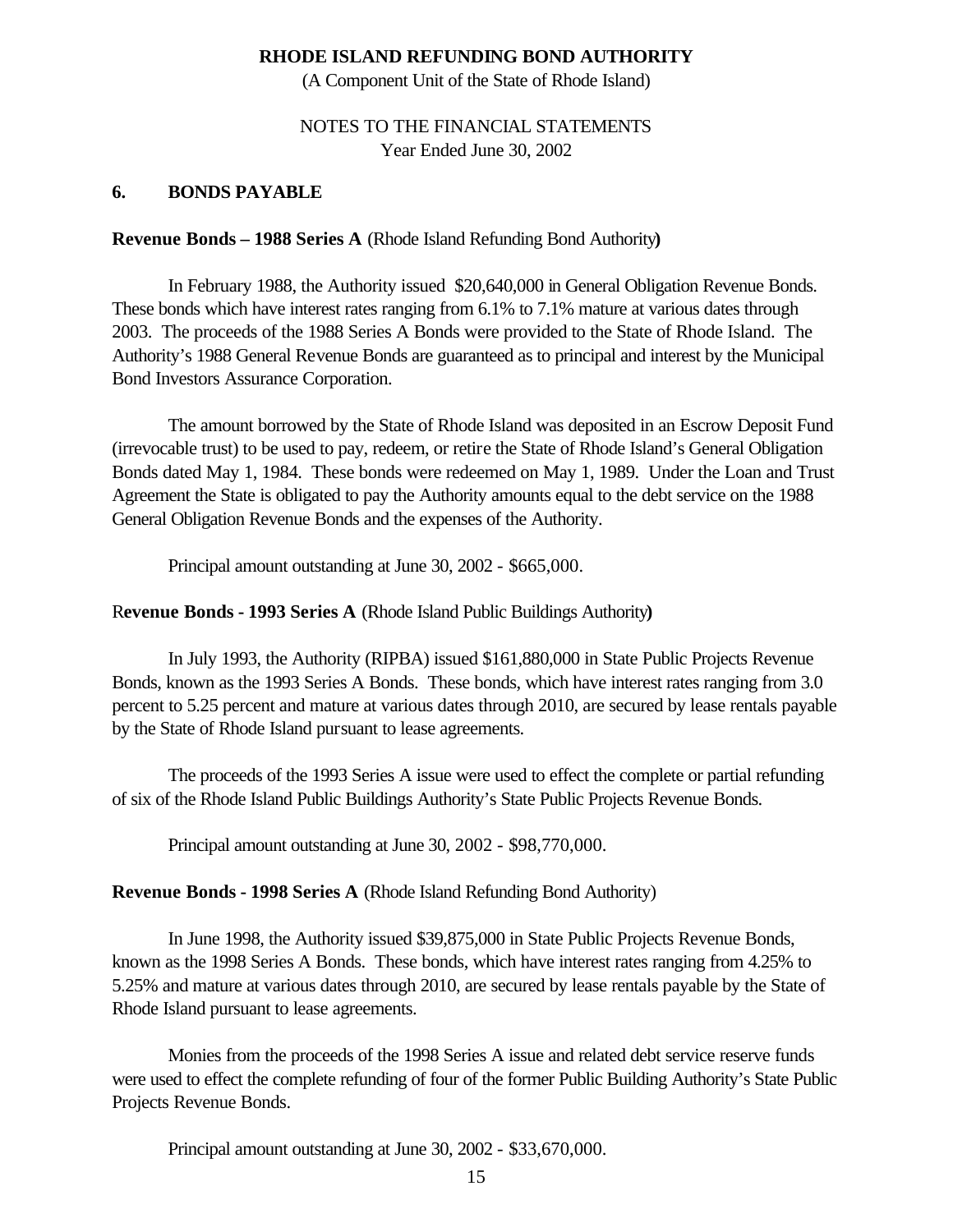(A Component Unit of the State of Rhode Island)

# NOTES TO THE FINANCIAL STATEMENTS Year Ended June 30, 2002

# **6. BONDS PAYABLE (continued)**

Debt service requirements to maturity are summarized for each issue and in total as follows:

|              | <b>Revenue Bonds -</b><br>1988 Series A (RIRBA) |                 | <b>Revenue Bonds -</b><br>1993 Series A (RIPBA) |                 | <b>Revenue Bonds -</b><br>1998 Series A (RIRBA) |                 |  |  |
|--------------|-------------------------------------------------|-----------------|-------------------------------------------------|-----------------|-------------------------------------------------|-----------------|--|--|
| Year         | <b>Principal</b>                                | <b>Interest</b> | <b>Principal</b>                                | <b>Interest</b> | <b>Principal</b>                                | <b>Interest</b> |  |  |
| 2003         | 665,000                                         | 47,215          | 13,860,000                                      | 5,088,712       | 590,000                                         | 1,702,030       |  |  |
| 2004         |                                                 |                 | 14,145,000                                      | 4,395,712       | 770,000                                         | 1,676,660       |  |  |
| 2005         |                                                 |                 | 14,440,000                                      | 3,688,462       | 1,480,000                                       | 1,642,782       |  |  |
| 2006         |                                                 |                 | 10,080,000                                      | 2,952,022       | 6,645,000                                       | 1,576,180       |  |  |
| 2007         |                                                 |                 | 10,605,000                                      | 2,427,862       | 6,975,000                                       | 1,243,930       |  |  |
| 2008         |                                                 |                 | 16,975,000                                      | 1,871,100       | 1,335,000                                       | 895,182         |  |  |
| 2009         |                                                 |                 | 8,445,000                                       | 979,912         | 9,835,000                                       | 833,438         |  |  |
| 2010         |                                                 |                 | 10,220,000                                      | 536,550         | 6,040,000                                       | 317,104         |  |  |
| <b>Total</b> | 665,000                                         | 47,215          | 98,770,000                                      | 21,940,332      | 33,670,000                                      | 9,887,306       |  |  |

|                             | <b>Total – All Issues</b> |                     |                      |  |  |  |  |  |  |  |  |
|-----------------------------|---------------------------|---------------------|----------------------|--|--|--|--|--|--|--|--|
| Year                        | <b>Principal</b>          | <b>Interest</b>     | <b>Total</b>         |  |  |  |  |  |  |  |  |
| 2003                        | 15,115,000                | 6,837,957           | 21,952,957           |  |  |  |  |  |  |  |  |
| 2004                        | 14,915,000                | 6,072,372           | 20,987,372           |  |  |  |  |  |  |  |  |
| 2005                        | 15,920,000                | 5,331,244           | 21,251,244           |  |  |  |  |  |  |  |  |
| 2006                        | 16,725,000                | 4,528,202           | 21,253,202           |  |  |  |  |  |  |  |  |
| 2007                        | 17,580,000                | 3,671,792           | 21,251,792           |  |  |  |  |  |  |  |  |
| 2008                        | 18,310,000                | 2,766,282           | 21,076,282           |  |  |  |  |  |  |  |  |
| 2009                        | 18,280,000                | 1,813,350           | 20,093,350           |  |  |  |  |  |  |  |  |
| 2010                        | 16,260,000                | 853,654             | 17,113,654           |  |  |  |  |  |  |  |  |
| <b>Total</b>                | <u>\$133,105,000</u>      | <u>\$31,874,853</u> | <u>\$164,979,853</u> |  |  |  |  |  |  |  |  |
| Total bond principal        | \$133,105,000             |                     |                      |  |  |  |  |  |  |  |  |
| Add bond premium            | 638,826                   |                     |                      |  |  |  |  |  |  |  |  |
| Less bond discount          | (578, 663)                |                     |                      |  |  |  |  |  |  |  |  |
| Less deferred bond discount | (2,147,330)               |                     |                      |  |  |  |  |  |  |  |  |

| Bonds payable, net | \$131,017,833 |
|--------------------|---------------|
|                    |               |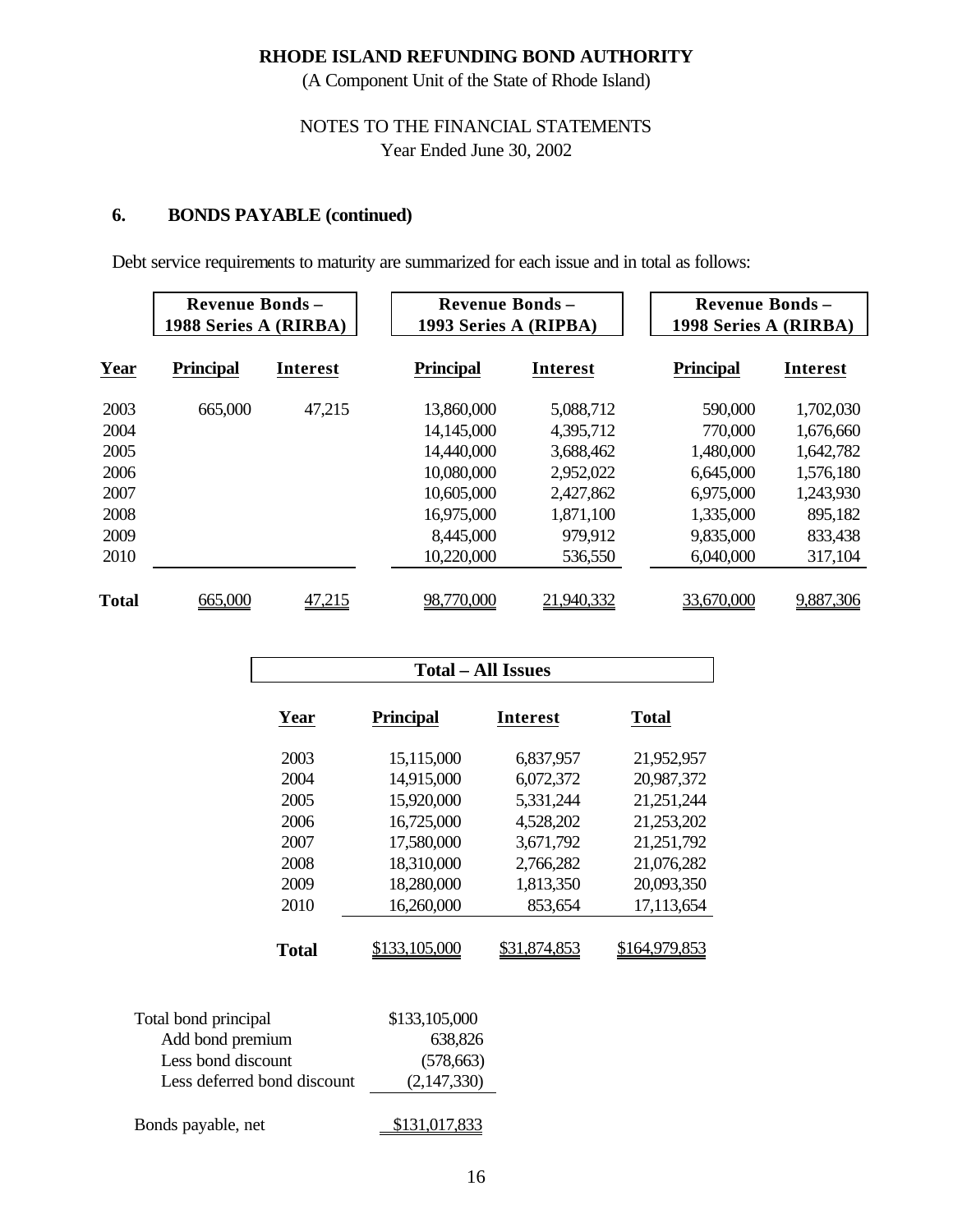(A Component Unit of the State of Rhode Island)

NOTES TO THE FINANCIAL STATEMENTS Year Ended June 30, 2002

### **7. NET ASSETS**

#### **Restricted**

This balance reflects amounts reserved to cover future contingencies.

## **8. INVESTMENT RESTRUCTURING**

On June 29, 1995, the Authority entered into an agreement to restructure the Authority's Debt Service Reserve Fund for the State Public Projects Revenue Bonds, 1993 Series A. The Agreement provided for the following provisions (among others): (a) upfront payment of \$960,000 to the Authority on June 30, 1995 and (b) liquidity facility for existing Reserve Fund assets and future Reserve Fund assets of the Authority.

 In exchange for the upfront payment and the liquidity facility, the Authority has agreed to transfer to National Westminster Bank, a portion of the interest the Authority receives on the existing \$15,930,000 Federal National Mortgage Association (FNMA) bonds currently in the 1993 Series A Debt Service Reserve Fund. The portion of interest transferred is the amount of interest on the FNMA bonds in excess of the arbitrage yield on the Authority's 1993 Series A Bonds (5.28%). At the maturity of the FNMA bonds in 2003, National Westminster Bank has agreed to sell to the Authority a series of Resolution Funding Corporation (REFCORP) STRIPS at a price that will produce a yield to the Authority of 5.28%. These REFCORP STRIPS will mature every six months until the final maturity of the 1993 Series A Bonds.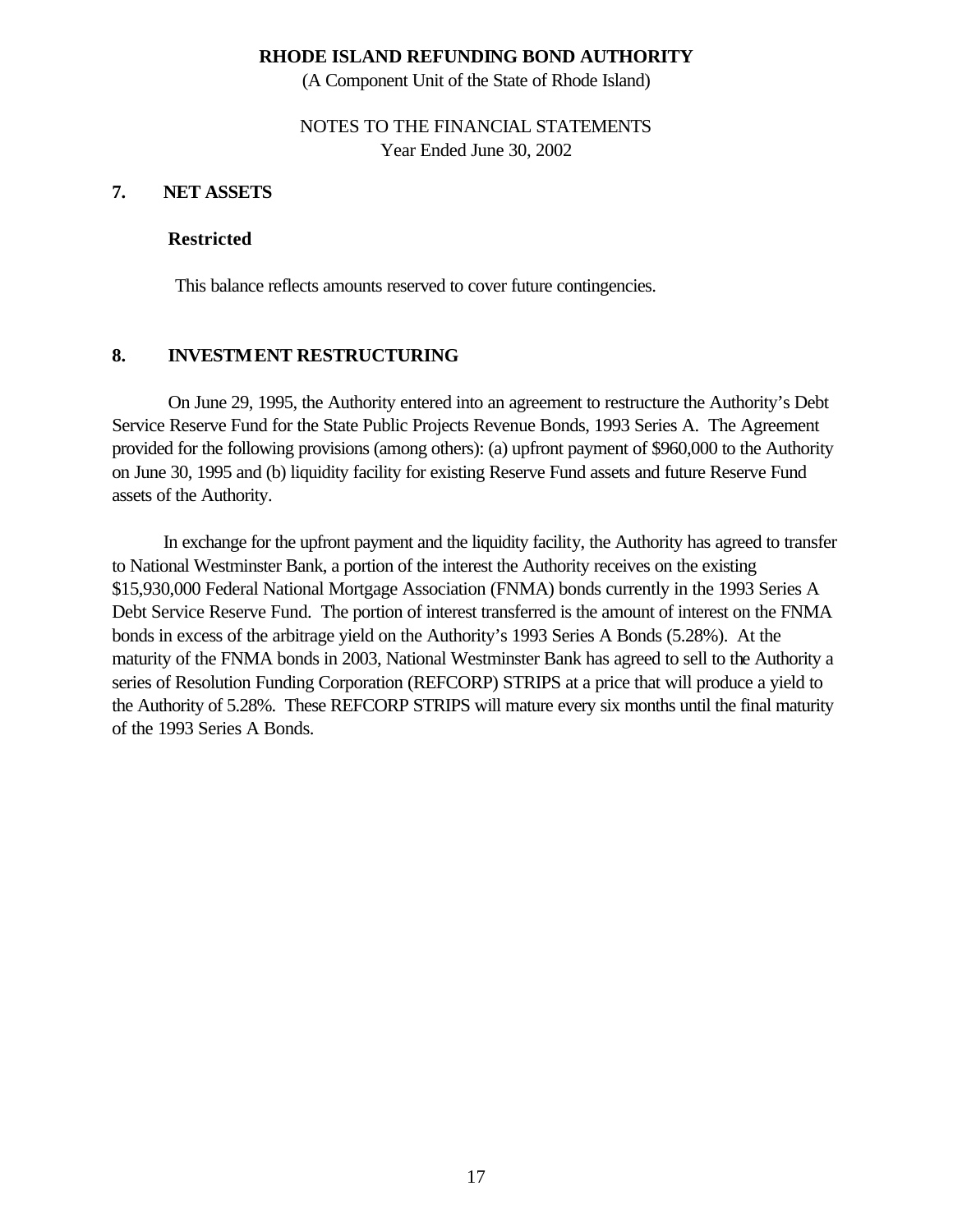# **RHODE ISLAND REFUNDING BOND AUTHORITY COMBINING STATEMENT OF NET ASSETS June 30, 2002**

| General     | Construction   |             | <b>Debt Service</b> |            |                                |               |                                                                          | <b>Refunding</b> |                  |              |                     |                   |
|-------------|----------------|-------------|---------------------|------------|--------------------------------|---------------|--------------------------------------------------------------------------|------------------|------------------|--------------|---------------------|-------------------|
| <b>Fund</b> |                | <b>Fund</b> |                     |            |                                |               |                                                                          | <b>Bond Fund</b> |                  |              |                     | <b>Total</b>      |
|             |                |             |                     |            |                                |               |                                                                          |                  |                  |              |                     |                   |
| 290,437     | \$             | 21,420      | $\mathcal{S}$       | 10,025     | $\mathcal{S}$                  |               | $\mathbb{S}$                                                             |                  | $\mathcal{S}$    |              | \$                  | 662,225           |
|             |                |             |                     | 17,007,521 |                                |               |                                                                          |                  |                  |              |                     | 17,007,521        |
|             |                |             |                     |            |                                | 16,702,034    |                                                                          |                  |                  | (16,702,034) |                     |                   |
|             |                |             |                     |            |                                |               |                                                                          | 647,608          |                  |              |                     | 652,437           |
|             |                |             |                     |            |                                | 2,046,282     |                                                                          | 17,268           |                  |              |                     | 2,063,550         |
|             |                |             |                     |            |                                |               |                                                                          |                  |                  |              |                     | 118,740,033       |
| 295,266     | $\mathbb{S}$   | 21,420      | $\mathbb{S}$        | 17,017,546 | \$                             | 137,820,702   | <sup>\$</sup>                                                            | 672,866          | \$               | (16,702,034) | <sup>\$</sup>       | 139, 125, 766     |
|             |                |             |                     |            |                                |               |                                                                          |                  |                  |              |                     |                   |
|             |                |             |                     |            |                                |               |                                                                          |                  |                  |              |                     |                   |
|             |                |             |                     |            |                                |               |                                                                          |                  |                  |              |                     |                   |
|             |                |             |                     |            |                                |               |                                                                          |                  |                  |              |                     | 5,029             |
|             |                |             |                     |            |                                |               |                                                                          |                  |                  |              |                     | 3,040,659         |
|             |                |             |                     |            |                                |               |                                                                          |                  |                  |              |                     | 4,435,076         |
|             |                |             |                     |            |                                |               |                                                                          |                  |                  |              |                     | 131,017,833       |
|             |                |             |                     |            |                                |               |                                                                          |                  |                  |              |                     | 336,932           |
| 5,029       |                | 21,420      |                     | 17,017,546 |                                | 137,820,702   |                                                                          | 672,866          |                  | (16,702,034) |                     | 138,835,529       |
|             |                |             |                     |            |                                |               |                                                                          |                  |                  |              |                     |                   |
| 100,000     |                |             |                     |            |                                |               |                                                                          |                  |                  |              |                     | 100,000           |
| 190,237     |                |             |                     |            |                                |               |                                                                          |                  |                  |              |                     | 190,237           |
| 290,237     | \$             |             |                     |            |                                |               |                                                                          |                  |                  |              |                     | 290,237           |
|             | 4,829<br>5,029 | \$          | 21,420              | - \$       | <b>Reserve Fund</b><br>336,932 | 16,680,614 \$ | <b>Bond Fund</b><br>118,740,033<br>3,032,793<br>4,435,076<br>130,352,833 | 332,353<br>\$    | 7,866<br>665,000 | 7,990<br>\$  | <b>Eliminations</b> | $(16,702,034)$ \$ |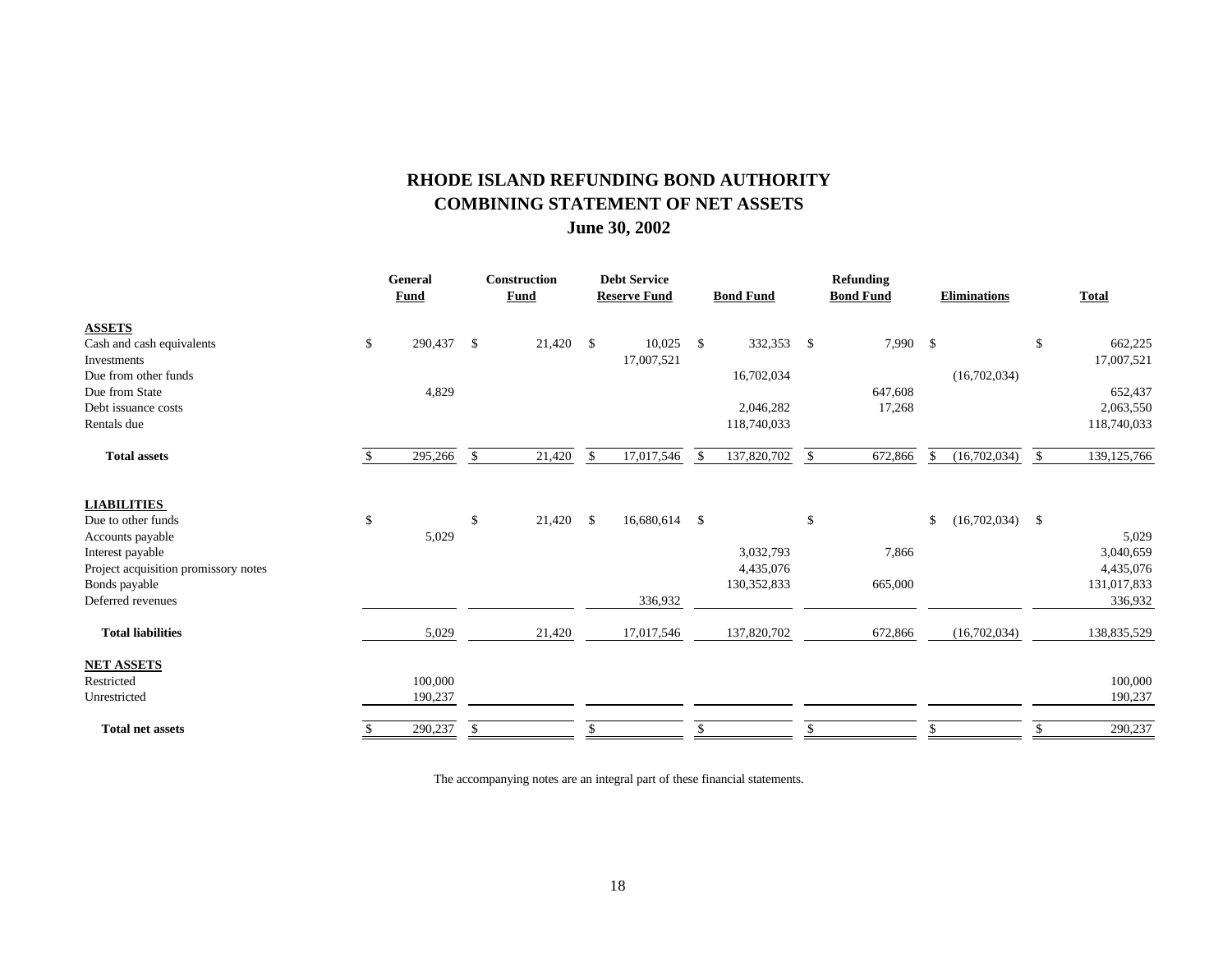#### **RHODE ISLAND REFUNDING BOND AUTHORITY COMBINING STATEMENT OF REVENUES, EXPENSES AND CHANGES IN NET ASSETS FISCAL YEAR ENDED JUNE 30, 2002**

|                                              |                               | Construction | <b>Debt Service</b> |                          |                 |                                     |
|----------------------------------------------|-------------------------------|--------------|---------------------|--------------------------|-----------------|-------------------------------------|
|                                              | <b>General Fund</b>           | <b>Fund</b>  | <b>Reserve Fund</b> | <b>Bond Fund</b>         | <b>Fund</b>     | <b>Total</b>                        |
| <b>Operating revenues</b>                    |                               |              |                     |                          |                 |                                     |
| Interest on loan to State of RI              | \$                            | \$           | \$                  | \$                       | \$<br>86,007 \$ | 86,007                              |
| Rental Income                                |                               |              |                     | 6,858,561                |                 | 6,858,561                           |
| Recovery of debt issuance cost               |                               |              |                     |                          | 20,728          | 20,728                              |
| Recovery of administrative costs             | 60,664                        |              |                     |                          | 4,150           | 64,814                              |
| <b>Total operating revenues</b>              | 60,664                        |              |                     | 6,858,561                | 110,885         | 7,030,110                           |
| <b>Operating expenses</b>                    |                               |              |                     |                          |                 |                                     |
| Personal services                            | 18,425                        |              |                     |                          |                 | 18,425                              |
| Trustee fees                                 | 14,115                        |              |                     |                          | 4,150           | 18,265                              |
| Professional services                        | 26,591                        |              |                     |                          |                 | 26,591                              |
| Amortization of debt issuance costs          |                               |              |                     | 289,824                  | 20,728          | 310,552                             |
| Miscellaneous                                | 383                           |              |                     |                          |                 | 383                                 |
| <b>Total operating expenses</b>              | 59,514                        |              |                     | 289,824                  | 24,878          | 374,216                             |
| <b>Operating income/(loss)</b>               | 1,150                         |              |                     | 6,568,737                | 86,007          | 6,655,894                           |
| Nonoperating revenue (expenses)              |                               |              |                     |                          |                 |                                     |
| Investment income:                           |                               |              |                     |                          |                 |                                     |
| Interest income                              | 6,149                         | 453          | 1,057,772           | 5,970                    | 169             | 1,070,513                           |
| Change in fair value of investments          |                               |              | 182,239             |                          |                 | 182,239                             |
| Transfers in (out)                           |                               | (368)        | (1, 117, 242)       | 1,117,610                |                 |                                     |
| Interest expense                             |                               |              |                     | (7,955,909)              | (86,007)        | (8,041,916)                         |
| Liquidity facility financing fee             |                               |              | (122, 660)          |                          |                 | (122, 660)                          |
| Increase in rentals due                      |                               |              |                     | 211,834                  |                 | 211,834                             |
| Other income                                 |                               |              |                     | 52,880                   |                 | 52,880                              |
| Other expenses                               | (1, 150)                      | (85)         | (109)               | (1,122)                  | (169)           | (2,635)                             |
| <b>Total nonoperating revenue (expenses)</b> | 4,999                         |              |                     | (6,568,737)              | (86,007)        | (6,649,745)                         |
| Change in net assets                         | 6,149                         |              |                     |                          |                 | 6,149                               |
| Total net assets, July 1, 2001               | 284,088                       |              |                     |                          |                 | 284,088                             |
| Total net assets, June 30, 2002              | $\overline{290,237}$ \$<br>\$ |              | \$                  | $\overline{\mathcal{S}}$ | $\overline{\$}$ | $\overline{\mathcal{L}}$<br>290,237 |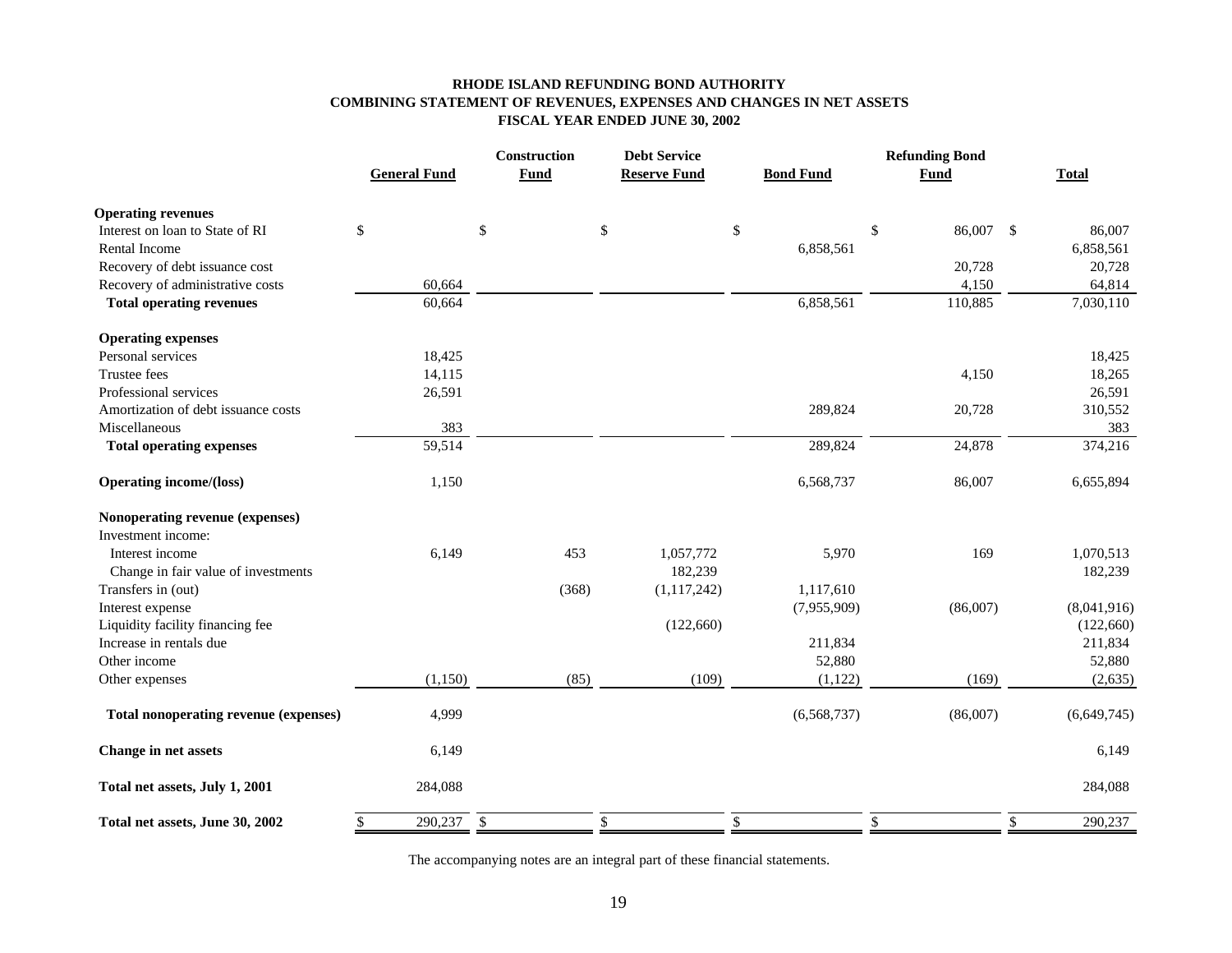#### **RHODE ISLAND REFUNDING BOND AUTHORITY COMBINING STATEMENT OF CASH FLOWS FISCAL YEAR ENDED JUNE 30, 2002**

|                                                           |                |      |                     |     | <b>Debt Service</b> |                |                       |               |                |
|-----------------------------------------------------------|----------------|------|---------------------|-----|---------------------|----------------|-----------------------|---------------|----------------|
|                                                           | <b>General</b> |      | <b>Construction</b> |     | <b>Reserve</b>      | <b>Bond</b>    | <b>Refunding Bond</b> |               |                |
|                                                           | Fund           |      | Fund                |     | Fund                | Fund           | Fund                  |               | <b>Total</b>   |
| Cash flows from operating activities:                     |                |      |                     |     |                     |                |                       |               |                |
| Cash received for:                                        |                |      |                     |     |                     |                |                       |               |                |
| Administrative costs                                      | \$<br>59,984   | - \$ |                     | \$  |                     | \$             | \$                    | \$            | 59,984         |
| Trustee fees                                              |                |      |                     |     |                     |                | 4,150                 |               | 4,150          |
| Rents                                                     |                |      |                     |     |                     | 19,394,575     |                       |               | 19,394,575     |
| Other                                                     |                |      |                     |     |                     | 52,879         |                       |               | 52,879         |
| Cash paid for:                                            |                |      |                     |     |                     |                |                       |               |                |
| Personal services                                         | (18, 643)      |      |                     |     |                     |                |                       |               | (18, 643)      |
| Trustee fees                                              | (18, 265)      |      |                     |     |                     |                | (4,150)               |               | (22, 415)      |
| Other goods and services                                  | (23,076)       |      |                     |     |                     |                |                       |               | (23,076)       |
| Net cash provided by operating activities                 |                |      |                     |     |                     | 19,447,454     |                       |               | 19,447,454     |
| Cash flows from noncapital financing activities:          |                |      |                     |     |                     |                |                       |               |                |
| Principal paid on debt                                    |                |      |                     |     |                     |                | (665,000)             |               | (665,000)      |
| Interest paid on debt                                     |                |      |                     |     |                     |                | (93,765)              |               | (93,765)       |
| Recovery of bond issuance costs                           |                |      |                     |     |                     |                | 20,728                |               | 20,728         |
| Recovery of bond interest                                 |                |      |                     |     |                     |                | 93,765                |               | 93,765         |
| Collection of loan                                        |                |      |                     |     |                     |                | 644,272               |               | 644,272        |
| Operating transfers, (net)                                |                |      |                     |     | (835,749)           | 835,749        |                       |               |                |
| Net cash provided by (used for)                           |                |      |                     |     |                     |                |                       |               |                |
| noncapital financing activities                           |                |      |                     |     | (835,749)           | 835,749        |                       |               |                |
| Cash flows from capital and related financing activities: |                |      |                     |     |                     |                |                       |               |                |
| Principal paid on debt                                    |                |      |                     |     |                     | (13,615,000)   |                       |               | (13,615,000)   |
| Interest paid on debt                                     |                |      |                     |     |                     | (6,615,322)    |                       |               | (6,615,322)    |
| Net cash used for capital and related                     |                |      |                     |     |                     | (20, 230, 322) |                       |               | (20, 230, 322) |
| financing activities                                      |                |      |                     |     |                     |                |                       |               |                |
| Cash flows from investing activities:                     |                |      |                     |     |                     |                |                       |               |                |
| Interest received                                         | 7,028          |      | 518                 |     | 964,424             | 6,817          | 193                   |               | 978,980        |
| Investment fees                                           | (1,150)        |      | (86)                |     | (111)               | (1,122)        | (33)                  |               | (2,502)        |
| Liquidity facility financing fee                          |                |      |                     |     | (183,961)           |                |                       |               | (183,961)      |
| Net cash provided by investing activities                 | 5,878          |      | 432                 |     | 780,352             | 5,695          | 160                   |               | 792,517        |
| Net increase (decrease) in cash and cash equivalents      | 5,878          |      | 432                 |     | (55, 397)           | 58,576         | 160                   |               | 9,649          |
| Cash and cash equivalents, July 1, 2001                   | 284,559        |      | 20,988              |     | 65,422              | 273,777        | 7,830                 |               | 652,576        |
| Cash and cash equivalents, June 30, 2002                  | \$<br>290,437  | \$   | 21,420              | -\$ | 10,025              | \$<br>332,353  | -\$<br>7,990          | <sup>\$</sup> | 662,225        |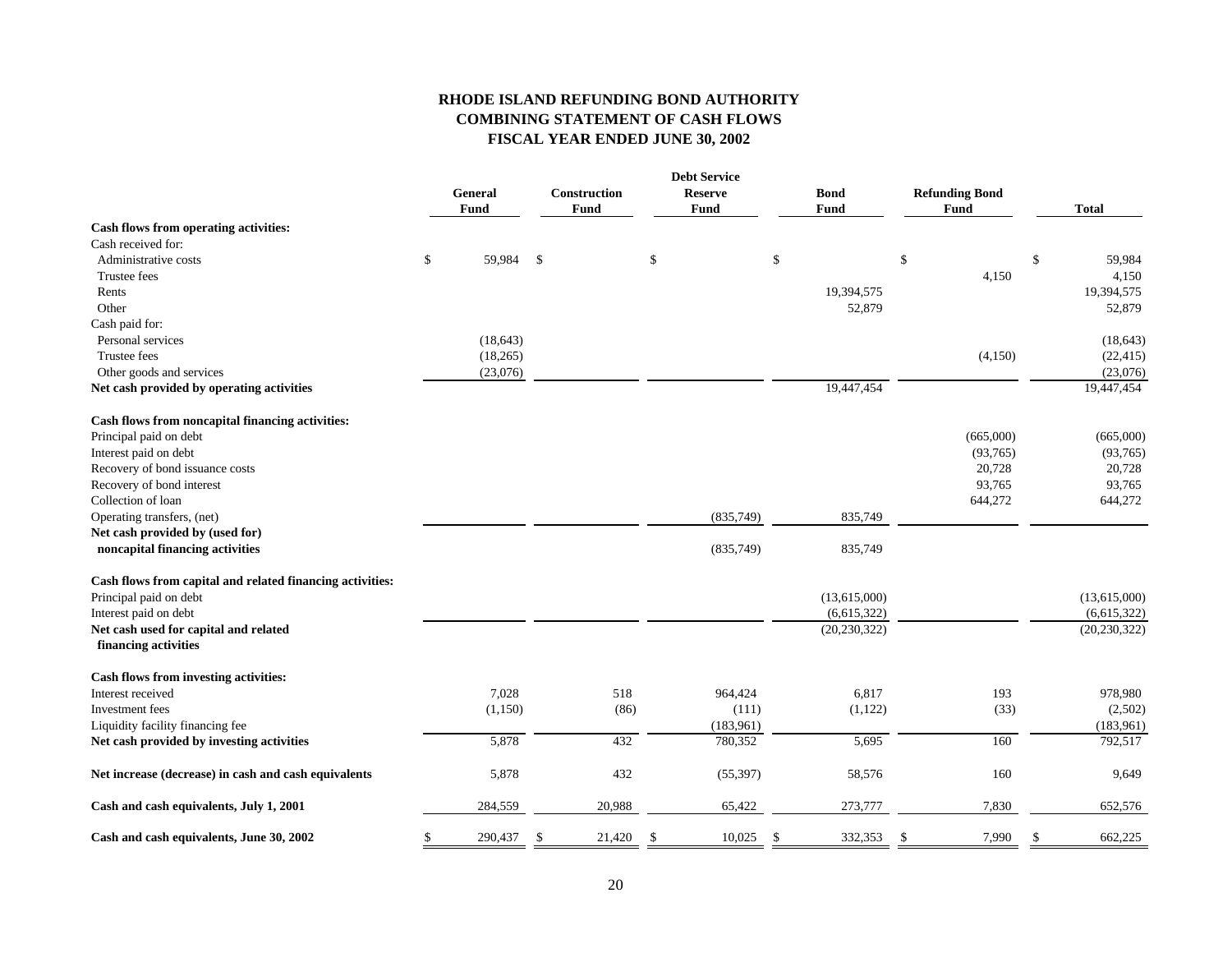#### **RHODE ISLAND REFUNDING BOND AUTHORITY COMBINING STATEMENT OF CASH FLOWS FISCAL YEAR ENDED JUNE 30, 2002**

| Reconciliation of operating income (loss) to net<br>cash provided by (used for) operating activities: | General<br>Fund |            |             | <b>Construction</b> |      | <b>Reserve</b> |      | <b>Bond</b> |              | <b>Refunding Bond</b> |               |            |  |
|-------------------------------------------------------------------------------------------------------|-----------------|------------|-------------|---------------------|------|----------------|------|-------------|--------------|-----------------------|---------------|------------|--|
|                                                                                                       |                 |            | <b>Fund</b> | Fund                | Fund |                | Fund |             | <b>Total</b> |                       |               |            |  |
|                                                                                                       |                 |            |             |                     |      |                |      |             |              |                       |               |            |  |
| Operating income (loss)                                                                               | \$              | $1,150$ \$ |             |                     | \$   |                | \$   | 6,568,737   | $\mathbb{S}$ | 86,007                | <sup>\$</sup> | 6,655,894  |  |
| <b>Adjustments:</b>                                                                                   |                 |            |             |                     |      |                |      |             |              |                       |               |            |  |
| Interest expense                                                                                      |                 |            |             |                     |      |                |      |             |              | (86,007)              |               | (86,007)   |  |
| Amortization of debt issuance costs                                                                   |                 |            |             |                     |      |                |      | 289,824     |              |                       |               | 289,824    |  |
| Changes in assets and liabilities                                                                     |                 |            |             |                     |      |                |      |             |              |                       |               |            |  |
| Due from State                                                                                        |                 | (4,829)    |             |                     |      |                |      |             |              |                       |               | (4,829)    |  |
| Rentals due                                                                                           |                 |            |             |                     |      |                |      | 12,588,893  |              |                       |               | 12,588,893 |  |
| Accounts payable                                                                                      |                 | 3,679      |             |                     |      |                |      |             |              |                       |               | 3,679      |  |
| <b>Total adjustments</b>                                                                              |                 | (1,150)    |             |                     |      |                |      | 12,878,717  |              | (86,007)              |               | 12,791,560 |  |
| Net cash provided by (used for)                                                                       |                 |            |             |                     |      |                |      | 19,447,454  | -\$          |                       |               | 19,447,454 |  |
| operating activities                                                                                  |                 |            |             |                     |      |                |      |             |              |                       |               |            |  |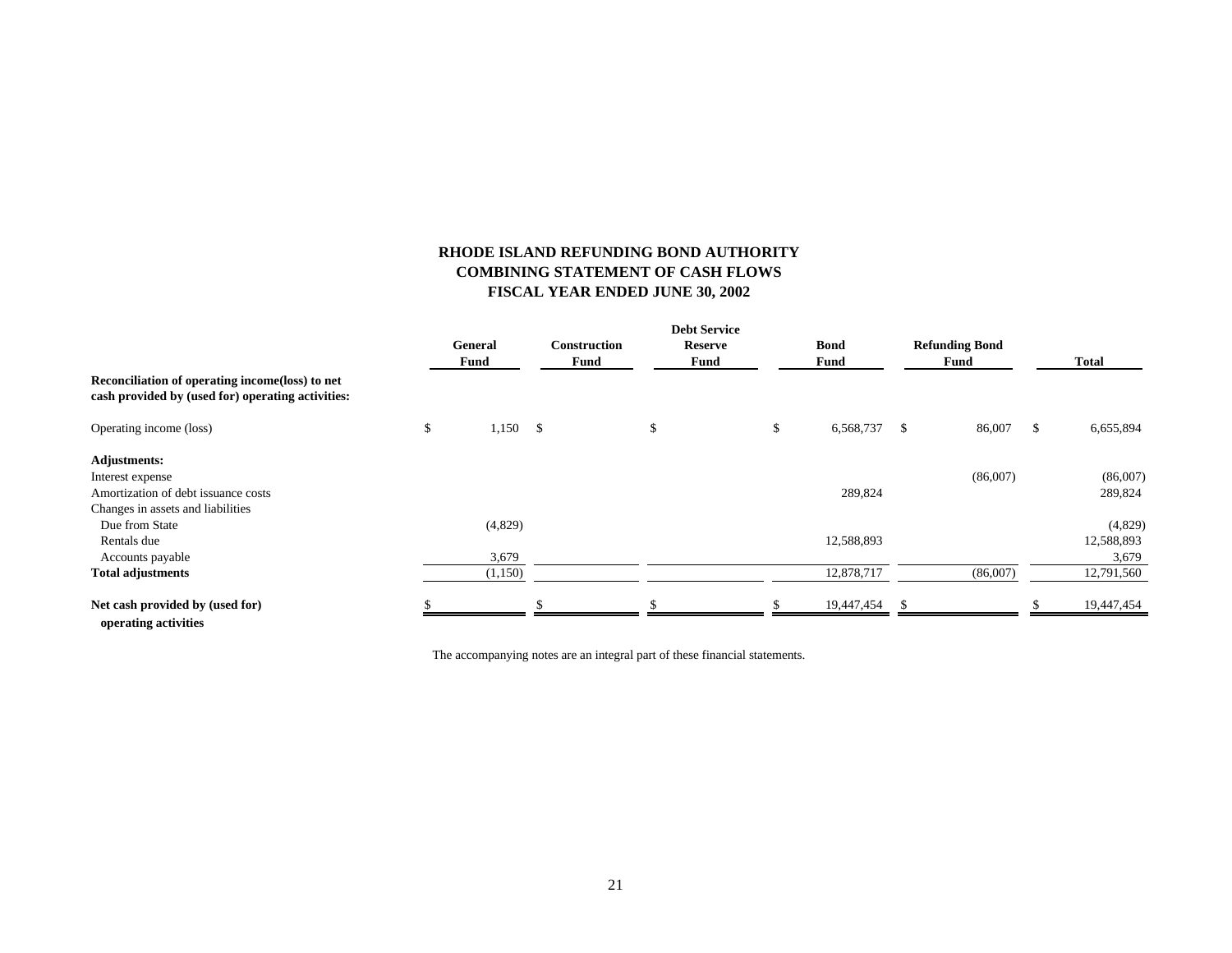

# **INDEPENDENT AUDITOR'S REPORT ON COMPLIANCE AND ON INTERNAL CONTROL OVER FINANCIAL REPORTING BASED ON AN AUDIT OF FINANCIAL STATEMENTS PERFORMED IN ACCORDANCE WITH** *GOVERNMENT AUDITING STANDARDS*

# JOINT COMMITTEE ON LEGISLATIVE SERVICES, GENERAL ASSEMBLY STATE OF RHODE ISLAND AND PROVIDENCE PLANTATIONS:

# BOARD OF DIRECTORS OF THE RHODE ISLAND REFUNDING BOND AUTHORITY:

We have audited the financial statements of the Rhode Island Refunding Bond Authority, a component unit of the State of Rhode Island, as of and for the year ended June 30, 2002, and have issued our report thereon dated September 26, 2002. We conducted our audit in accordance with generally accepted auditing standards and the standards applicable to financial audits contained in *Government Auditing Standards*, issued by the Comptroller General of the United States.

## **Compliance**

As part of obtaining reasonable assurance about whether the Rhode Island Refunding Bond Authority's financial statements are free of material misstatement, we performed tests of its compliance with certain provisions of laws, regulations, and contracts, noncompliance with which could have a direct and material effect on the determination of financial statement amounts. However, providing an opinion on compliance with those provisions was not an objective of our audit, and accordingly, we do not express such an opinion. The results of our tests disclosed no instances of noncompliance that are required to be reported under *Government Auditing Standards.*

#### Internal Control Over Financial Reporting

In planning and performing our audit, we considered the Rhode Island Refunding Bond Authority's internal control over financial reporting in order to determine our auditing procedures for the purpose of expressing our opinion on the financial statements and not to provide assurance on the internal control over financial reporting. Our consideration of the internal control over financial reporting would not necessarily disclose all matters in the internal control over financial reporting that might be material weaknesses. A material weakness is a condition in which the design or operation of one or more of the internal control components does not reduce to a relatively low level the risk that misstatements in amounts that would be material in